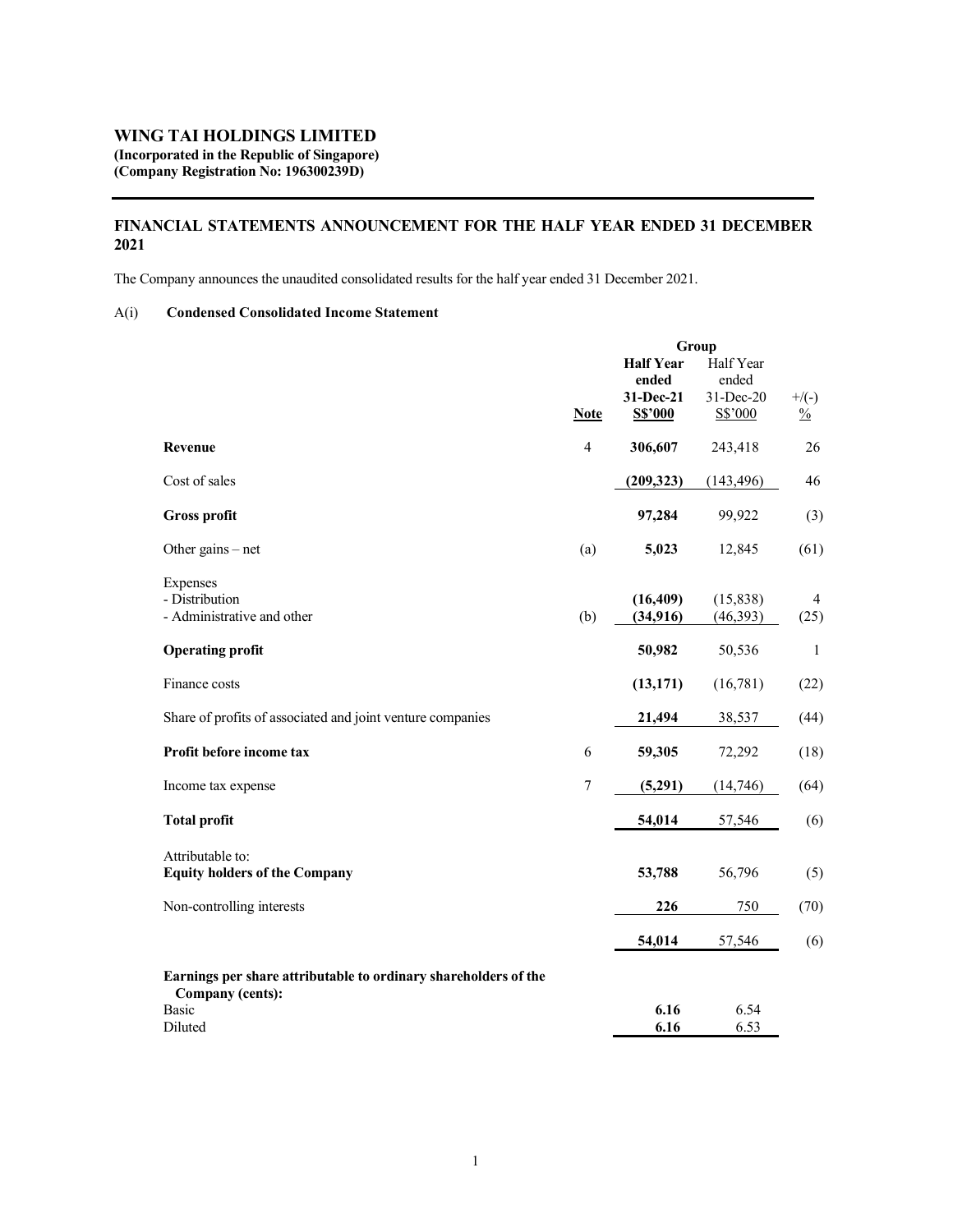## A(ii) Condensed Consolidated Statement of Comprehensive Income

|                                                                     | Group            |               |               |
|---------------------------------------------------------------------|------------------|---------------|---------------|
|                                                                     | <b>Half Year</b> | Half Year     |               |
|                                                                     | ended            | ended         |               |
|                                                                     | 31-Dec-21        | $31 - Dec-20$ | $+$ /(-)      |
|                                                                     | <b>S\$'000</b>   | $S\$ {5}'000  | $\frac{0}{0}$ |
| <b>Total profit</b>                                                 | 54,014           | 57,546        | (6)           |
| Other comprehensive income/(expense):                               |                  |               |               |
| Items that may be reclassified subsequently to profit or loss:      |                  |               |               |
| Cash flow hedges                                                    | 608              | (75)          | n.m.          |
| Currency translation differences                                    | 10,536           | (47, 870)     | n.m.          |
| Share of other comprehensive (expense)/income of associated and     |                  |               |               |
| joint venture companies                                             | (392)            | 462           | n.m.          |
|                                                                     | 10,752           | (47, 483)     | n.m.          |
| Items that will not be reclassified subsequently to profit or loss: |                  |               |               |
| Fair value losses on financial assets at fair value through other   |                  |               |               |
| comprehensive income ("FVOCI")                                      | (3,614)          | (1,260)       | 187           |
| Currency translation differences                                    | 751              | (2,128)       | n.m.          |
| Share of other comprehensive (expense)/income of associated and     |                  |               |               |
| joint venture companies                                             | (13)             | 58            | n.m.          |
|                                                                     | (2, 876)         | (3,330)       | (14)          |
| Other comprehensive income/(expense), net of tax                    | 7,876            | (50, 813)     | n.m.          |
| <b>Total comprehensive income</b>                                   | 61,890           | 6,733         | 819           |
| Attributable to:                                                    |                  |               |               |
| <b>Equity holders of the Company</b>                                | 60.926           | 8,053         | 657           |
|                                                                     |                  |               |               |
| Non-controlling interests                                           | 964              | (1,320)       | n.m.          |
|                                                                     | 61,890           | 6,733         | 819           |

## Note:-

n.m. – not meaningful

(a) The decrease in other gains – net is mainly due to the gain on disposal of investment property and property, plant and equipment recognised in the corresponding period.

(b) The decrease in administrative and other expenses is due to lower accrued operating expenses.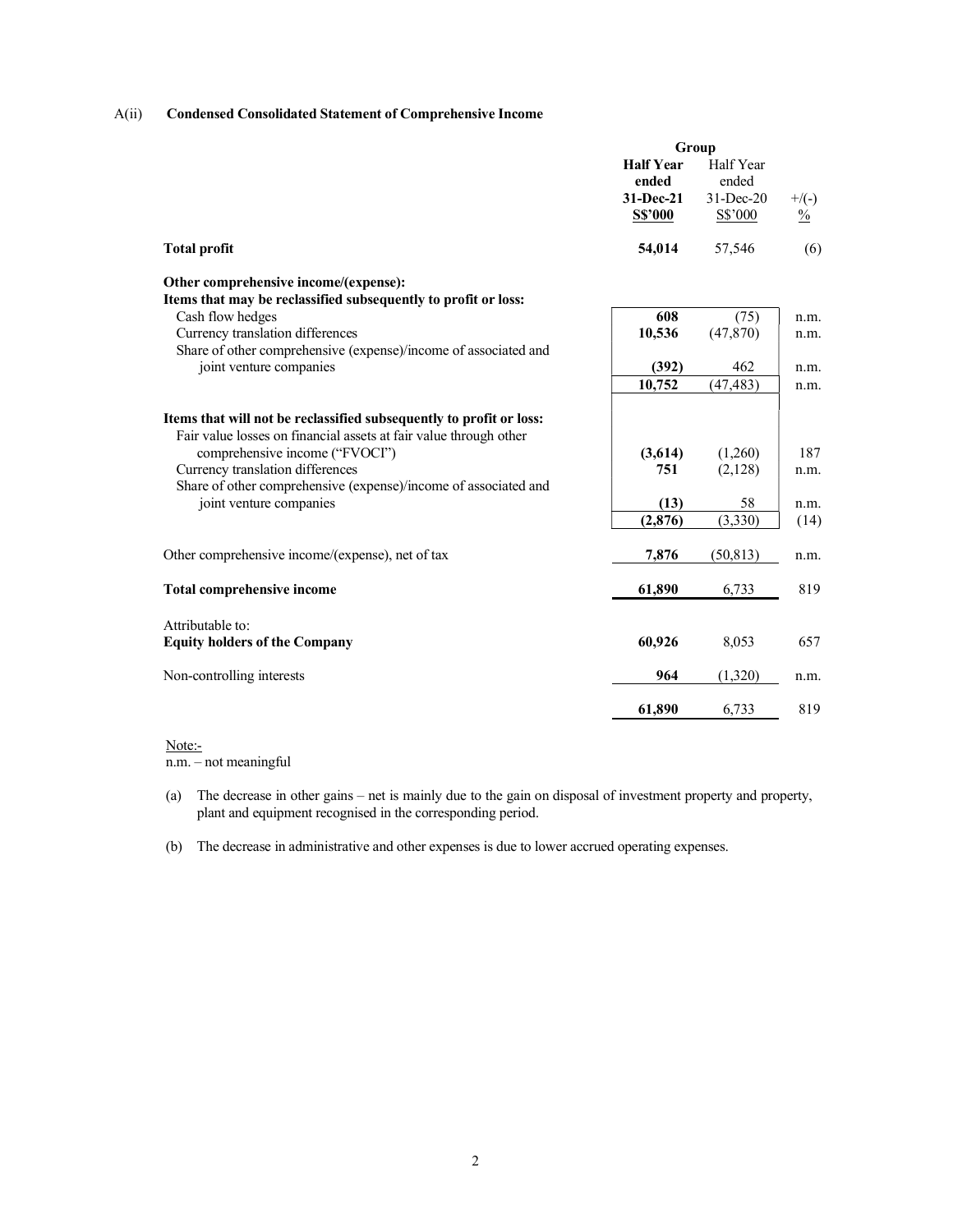## B Condensed Statements of Financial Position

|                                                                |               | Group             |                   |                | Company                                                |  |
|----------------------------------------------------------------|---------------|-------------------|-------------------|----------------|--------------------------------------------------------|--|
|                                                                |               | As at             | As at             | As at          | As at                                                  |  |
|                                                                |               | 31-Dec-21         | $30$ -Jun-21      | 31-Dec-21      | 30-Jun-21                                              |  |
|                                                                | <b>Note</b>   | S\$'000           | S\$'000           | <b>S\$'000</b> | S\$'000                                                |  |
| <b>ASSETS</b>                                                  |               |                   |                   |                |                                                        |  |
| <b>Current assets</b>                                          |               |                   |                   |                |                                                        |  |
| Cash and cash equivalents                                      |               | 713,758           | 772,964           | 435,495        | 515,088                                                |  |
| Trade and other receivables                                    | $(a)$ , $(e)$ | 79,634            | 169,954           | 120,038        | 268,501                                                |  |
| Inventories                                                    |               | 6,377             | 7,625             |                |                                                        |  |
| Development properties                                         | (b)           | 614,143           | 778,167           |                |                                                        |  |
| Tax recoverable                                                |               | 3,484             | 4,631             |                |                                                        |  |
| Other assets                                                   |               | 120,670           | 76,430            | 2,058          | 1,143                                                  |  |
| Assets held for sale                                           |               | 7,487             | 3,051             |                |                                                        |  |
|                                                                |               | 1,545,553         | 1,812,822         | 557,591        | 784,732                                                |  |
|                                                                |               |                   |                   |                |                                                        |  |
| <b>Non-current assets</b>                                      |               |                   |                   |                |                                                        |  |
| Trade and other receivables                                    | (f)           | 5,660             | 23,543            | 971,290        | 848,025                                                |  |
| Investments in associated and                                  |               |                   |                   |                |                                                        |  |
| joint venture companies                                        |               | 1,745,324         | 1,717,803         |                |                                                        |  |
| Investments in subsidiary companies                            |               |                   |                   | 282,063        | 282,063                                                |  |
| Investment properties                                          | 11            | 787,143           | 793,964           |                |                                                        |  |
| Property, plant and equipment                                  | 12            | 80,899            | 82,059            | 16,267         | 15,102                                                 |  |
| Deferred income tax assets                                     |               | 7,379             | 8,718             |                |                                                        |  |
| Other assets                                                   | (c)           | 154,071           | 53,323            | 19,353         | 19,353                                                 |  |
|                                                                |               | 2,780,476         | 2,679,410         | 1,288,973      | 1,164,543                                              |  |
| <b>Total assets</b>                                            |               | 4,326,029         | 4,492,232         | 1,846,564      | 1,949,275                                              |  |
| <b>LIABILITIES</b>                                             |               |                   |                   |                |                                                        |  |
| <b>Current liabilities</b>                                     |               |                   |                   |                |                                                        |  |
| Trade and other payables                                       |               | 67,854            | 66,566            | 69,202         | 16,789                                                 |  |
| Borrowings                                                     | 13            | 184,269           | 150,864           | 81,000         | 85,979                                                 |  |
| Current income tax liabilities                                 |               | 41,011            | 47,255            | 1,731          | 3,281                                                  |  |
| Other liabilities                                              |               | 21,137            | 34,166            |                |                                                        |  |
|                                                                |               | 314,271           | 298,851           | 151,933        | 106,049                                                |  |
|                                                                |               |                   |                   |                |                                                        |  |
| <b>Non-current liabilities</b>                                 |               |                   |                   |                |                                                        |  |
| Borrowings                                                     | 13, (d)       | 389,805           | 575,224           | 340,686        | 421,582                                                |  |
| Deferred income tax liabilities                                |               | 36,327            | 35,586            |                |                                                        |  |
| Other liabilities                                              |               | 24,686            | 27,428            | 9,550          | 12,993                                                 |  |
|                                                                |               | 450,818           | 638,238           | 350,236        | 434,575                                                |  |
| <b>Total liabilities</b>                                       |               | 765,089           | 937,089           | 502,169        | 540,624                                                |  |
| <b>NET ASSETS</b>                                              |               | 3,560,940         | 3,555,143         | 1,344,395      | 1,408,651                                              |  |
|                                                                |               |                   |                   |                |                                                        |  |
|                                                                |               |                   |                   |                |                                                        |  |
| <b>EQUITY</b><br>Capital and reserves attributable to ordinary |               |                   |                   |                |                                                        |  |
| shareholders of the Company                                    |               |                   |                   |                |                                                        |  |
| Share capital                                                  | 14            | 838,250           | 838,250           | 838,250        |                                                        |  |
| Other reserves                                                 |               | (33, 021)         | (28, 766)         | (50, 406)      |                                                        |  |
| Retained earnings                                              |               | 2,386,753         | 2,377,230         | 260,160        |                                                        |  |
|                                                                |               | 3,191,982         | 3,186,714         | 1,048,004      |                                                        |  |
| Perpetual securities<br>Non-controlling interests              |               | 296,391<br>72,567 | 296,375<br>72,054 | 296,391        | 838,250<br>(39,013)<br>313,039<br>1,112,276<br>296,375 |  |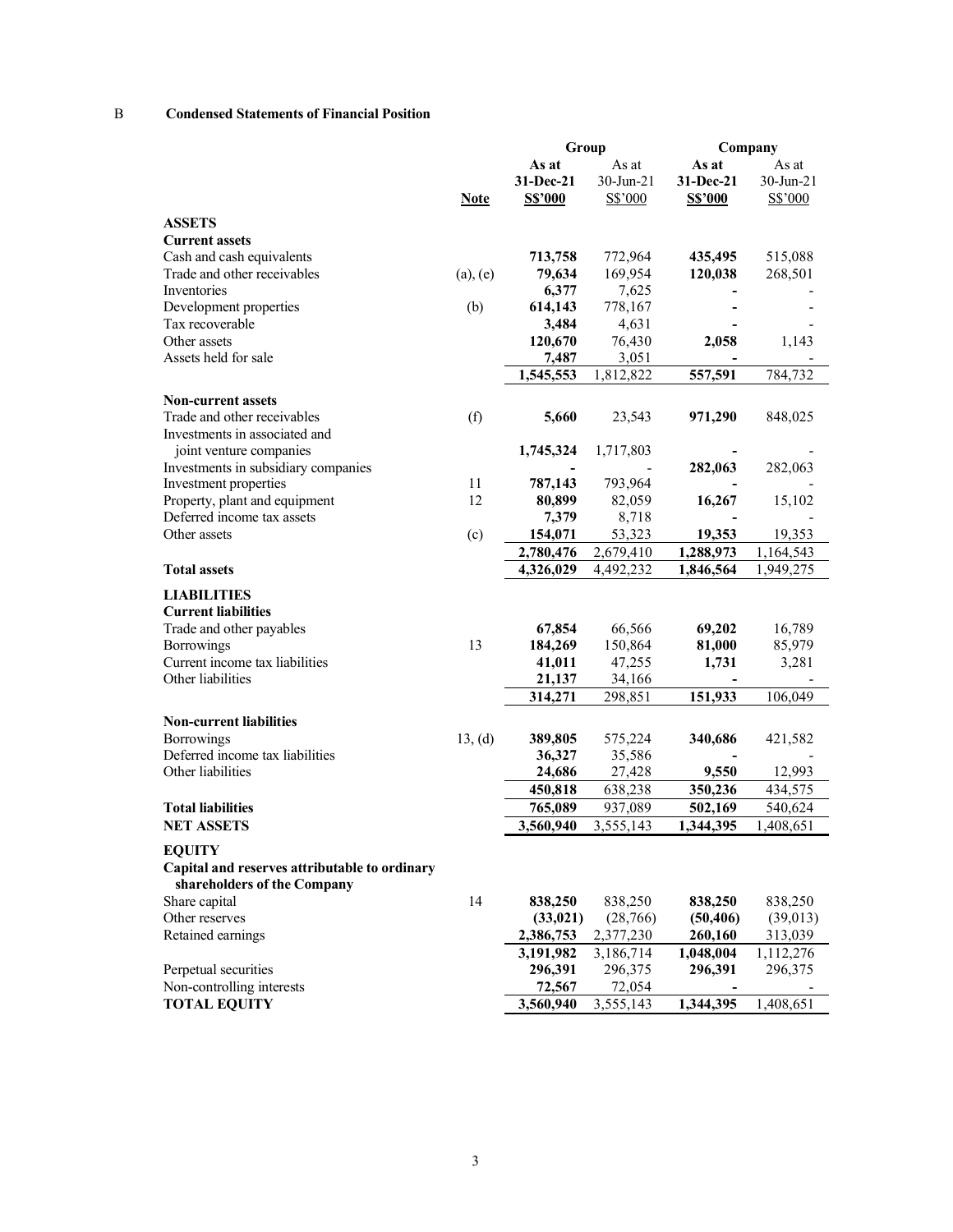#### Note:-

- (a) The decrease in the Group's current trade and other receivables is largely due to the repayment of loan by a joint venture company.
- (b) The decrease in the Group's development properties is primarily attributable to the recognition of capitalised development costs in the income statement.
- (c) The increase in the Group's other non-current assets is mainly due to the acquisition of financial assets at FVOCI.
- (d) The decrease in the Group's and the Company's non-current borrowings is largely due to the reclassification of medium term notes and bank loans which became current.
- (e) The decrease in the Company's current trade and other receivables is mainly attributable to the repayment of loan from a subsidiary company.
- (f) The increase in the Company's non-current trade and other receivables is primarily due to the advancement of loans to its subsidiary companies.

## C Condensed Statements of Changes in Equity

|                                                              |                             |                                           | Attributable to ordinary shareholders<br>of the Company |                  |                                    | Non-                                |                            |
|--------------------------------------------------------------|-----------------------------|-------------------------------------------|---------------------------------------------------------|------------------|------------------------------------|-------------------------------------|----------------------------|
|                                                              | Share<br>capital<br>S\$'000 | Other<br>reserves <sup>*</sup><br>S\$'000 | Retained<br>earnings<br>S\$'000                         | Total<br>S\$'000 | Perpetual<br>securities<br>S\$'000 | controlling<br>interests<br>S\$'000 | Total<br>equity<br>S\$'000 |
| Group                                                        |                             |                                           |                                                         |                  |                                    |                                     |                            |
| <b>Half year ended 31-Dec-21</b><br>Balance at 1 July 2021   | 838,250                     | (28,766)                                  | 2,377,230                                               | 3,186,714        | 296,375                            | 72,054                              | 3,555,143                  |
| Total comprehensive income                                   |                             | 7,138                                     | 53,788                                                  | 60,926           |                                    | 964                                 | 61,890                     |
| Cost of share-based payment                                  |                             | 1,211                                     |                                                         | 1,211            |                                    |                                     | 1,211                      |
| Reissuance of treasury shares                                |                             | 94                                        | (94)                                                    |                  |                                    |                                     |                            |
| Purchase of treasury shares<br>Accrued perpetual securities  |                             | (12,698)                                  |                                                         | (12,698)         |                                    |                                     | (12, 698)                  |
| distribution                                                 |                             |                                           | (6, 472)                                                | (6, 472)         | 6,472                              |                                     |                            |
| Ordinary and special dividends<br>paid                       |                             |                                           | (38, 354)                                               | (38, 354)        |                                    |                                     | (38, 354)                  |
| Perpetual securities distribution<br>paid                    |                             |                                           |                                                         |                  | (6, 456)                           |                                     | (6, 456)                   |
| Tax credit arising from perpetual<br>securities distribution |                             |                                           | 655                                                     | 655              |                                    |                                     | 655                        |
| Liquidation of a subsidiary<br>company                       |                             |                                           |                                                         |                  |                                    | (451)                               | (451)                      |
| <b>Balance at 31 December 2021</b>                           | 838,250                     | (33, 021)                                 | 2,386,753                                               | 3,191,982        | 296,391                            | 72,567                              | 3,560,940                  |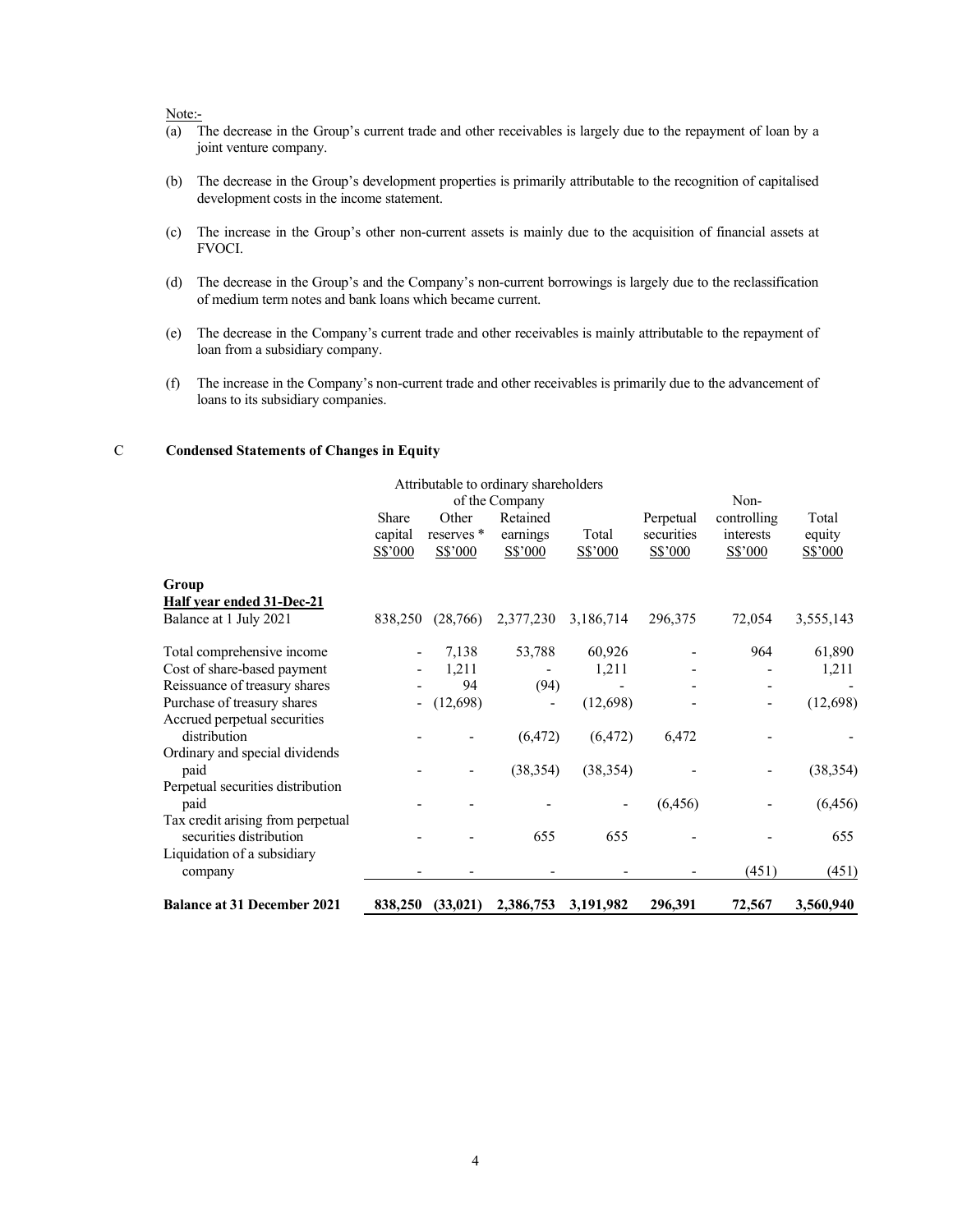# C Condensed Statements of Changes in Equity (continued)

| Attributable to ordinary shareholders |                          |                       |              |                              |            |              |           |  |  |
|---------------------------------------|--------------------------|-----------------------|--------------|------------------------------|------------|--------------|-----------|--|--|
|                                       |                          | of the Company        |              |                              |            | Non-         |           |  |  |
|                                       | Share                    | Other                 | Retained     |                              | Perpetual  | controlling  | Total     |  |  |
|                                       | capital                  | reserves <sup>*</sup> | earnings     | Total                        | securities | interests    | equity    |  |  |
|                                       | S\$'000                  | $S\$ {5'000}          | $S\$ {5'000} | $S\$ {5}'000                 | S\$'000    | $S\$ {5'000} | S\$'000   |  |  |
|                                       |                          |                       |              |                              |            |              |           |  |  |
| Group                                 |                          |                       |              |                              |            |              |           |  |  |
| Half year ended 31-Dec-20             |                          |                       |              |                              |            |              |           |  |  |
| Balance at 1 July 2020                | 838,250                  | 7,904                 | 2,367,885    | 3,214,039                    | 296,375    | 74,931       | 3,585,345 |  |  |
|                                       |                          |                       |              |                              |            |              |           |  |  |
| Total comprehensive                   |                          |                       |              |                              |            |              |           |  |  |
| (expense)/income                      | $\overline{\phantom{a}}$ | (48, 743)             | 56,796       | 8,053                        |            | (1,320)      | 6,733     |  |  |
| Share of transfer of reserves of      |                          |                       |              |                              |            |              |           |  |  |
| an associated company                 |                          | (444)                 | 444          |                              |            |              |           |  |  |
| Cost of share-based payment           |                          | 1,037                 |              | 1,037                        |            |              | 1,037     |  |  |
| Reissuance of treasury shares         |                          | (38)                  | 38           |                              |            |              |           |  |  |
| Accrued perpetual securities          |                          |                       |              |                              |            |              |           |  |  |
| distribution                          |                          |                       | (6, 472)     | (6, 472)                     | 6,472      |              |           |  |  |
| Ordinary and special dividends        |                          |                       |              |                              |            |              |           |  |  |
| paid                                  |                          |                       | (23, 115)    | (23, 115)                    |            |              | (23, 115) |  |  |
| Perpetual securities distribution     |                          |                       |              |                              |            |              |           |  |  |
| paid                                  |                          |                       |              | $\qquad \qquad \blacksquare$ | (6, 456)   |              | (6, 456)  |  |  |
| Tax credit arising from perpetual     |                          |                       |              |                              |            |              |           |  |  |
| securities distribution               |                          |                       | 631          | 631                          |            |              | 631       |  |  |
| Liquidation of subsidiary             |                          |                       |              |                              |            |              |           |  |  |
| companies                             |                          | 21                    |              | 21                           |            |              | 21        |  |  |
|                                       |                          |                       |              |                              |            |              |           |  |  |
| Balance at 31 December 2020           | 838,250                  | (40,263)              | 2,396,207    | 3,194,194                    | 296,391    | 73,611       | 3,564,196 |  |  |

\* Includes share-based payment reserve, cash flow hedge reserve, share of other comprehensive income of associated and joint venture companies, currency translation reserve, fair value reserve, treasury shares reserve and statutory reserve.

| <b>Balance at 31 December 2021</b>           | 838,250                     | 731                                              | (51, 137)                                | 260,160                         | 296,391                            | 1,344,395                  |
|----------------------------------------------|-----------------------------|--------------------------------------------------|------------------------------------------|---------------------------------|------------------------------------|----------------------------|
| distribution                                 |                             |                                                  |                                          | 655                             |                                    | 655                        |
| Tax credit arising from perpetual securities |                             |                                                  |                                          |                                 |                                    |                            |
| Perpetual securities distribution paid       |                             |                                                  |                                          |                                 | (6, 456)                           | (6, 456)                   |
| Ordinary and special dividends paid          |                             |                                                  | $\overline{\phantom{a}}$                 | (38, 354)                       |                                    | (38, 354)                  |
| Accrued perpetual securities distribution    |                             |                                                  |                                          | (6, 472)                        | 6,472                              |                            |
| Purchase of treasury shares                  |                             |                                                  | (12,698)                                 |                                 |                                    | (12,698)                   |
| Reissuance of treasury shares                |                             | (1,820)                                          | 1,914                                    | (94)                            |                                    |                            |
| Cost of share-based payment                  |                             | 1,211                                            |                                          |                                 |                                    | 1,211                      |
| Total comprehensive expense                  |                             |                                                  |                                          | (8,614)                         |                                    | (8,614)                    |
| Balance at 1 July 2021                       | 838,250                     | 1,340                                            | (40, 353)                                | 313,039                         | 296,375                            | 1,408,651                  |
| Company<br>Half year ended 31-Dec-21         |                             |                                                  |                                          |                                 |                                    |                            |
|                                              |                             |                                                  |                                          |                                 |                                    |                            |
|                                              | Share<br>capital<br>S\$'000 | Share-<br>based<br>payment<br>reserve<br>S\$'000 | Treasury<br>shares<br>reserve<br>S\$'000 | Retained<br>earnings<br>S\$'000 | Perpetual<br>securities<br>S\$'000 | Total<br>equity<br>S\$'000 |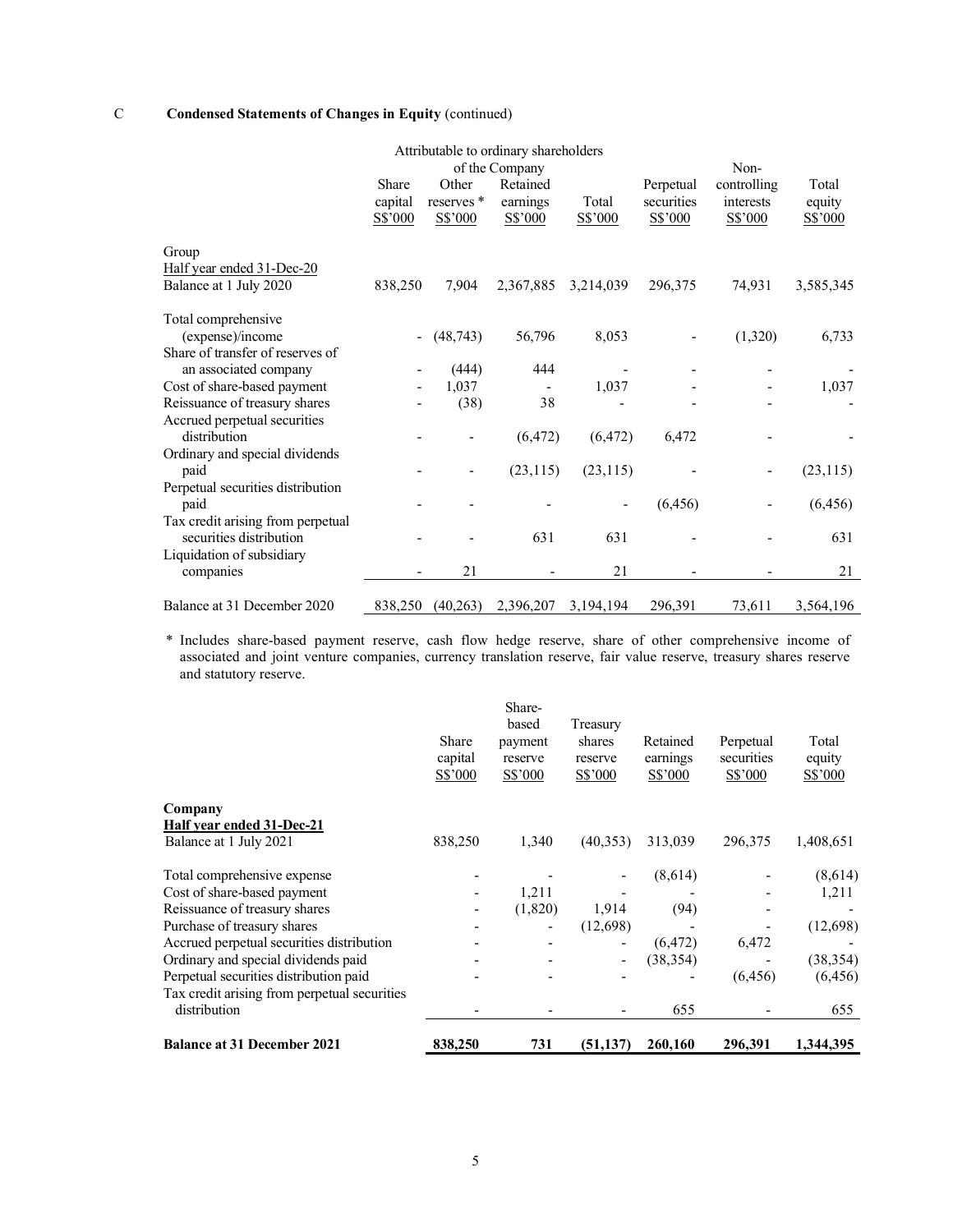# C Condensed Statements of Changes in Equity (continued)

|                                                              | Share<br>capital<br>S\$'000 | Share-<br>based<br>payment<br>reserve<br>S\$'000 | Treasury<br>shares<br>reserve<br>S\$'000 | Retained<br>earnings<br>S\$'000 | Perpetual<br>securities<br>S\$'000 | Total<br>equity<br>S\$'000 |
|--------------------------------------------------------------|-----------------------------|--------------------------------------------------|------------------------------------------|---------------------------------|------------------------------------|----------------------------|
| Company                                                      |                             |                                                  |                                          |                                 |                                    |                            |
| Half year ended 31-Dec-20                                    |                             |                                                  |                                          |                                 |                                    |                            |
| Balance at 1 July 2020                                       | 838,250                     | 2,155                                            | (40,730)                                 | 311,777                         | 296,375                            | 1,407,827                  |
| Total comprehensive income                                   |                             |                                                  |                                          | 28,297                          |                                    | 28,297                     |
| Cost of share-based payment                                  |                             | 1,037                                            |                                          |                                 |                                    | 1,037                      |
| Reissuance of treasury shares                                |                             | (2,393)                                          | 2,355                                    | 38                              |                                    |                            |
| Accrued perpetual securities distribution                    |                             |                                                  |                                          | (6, 472)                        | 6,472                              |                            |
| Ordinary and special dividends paid                          |                             |                                                  |                                          | (23, 115)                       |                                    | (23, 115)                  |
| Perpetual securities distribution paid                       |                             |                                                  |                                          |                                 | (6, 456)                           | (6, 456)                   |
| Tax credit arising from perpetual securities<br>distribution |                             |                                                  |                                          | 631                             |                                    | 631                        |
| Balance at 31 December 2020                                  | 838,250                     | 799                                              | (38,375)                                 | 311,156                         | 296,391                            | 1,408,221                  |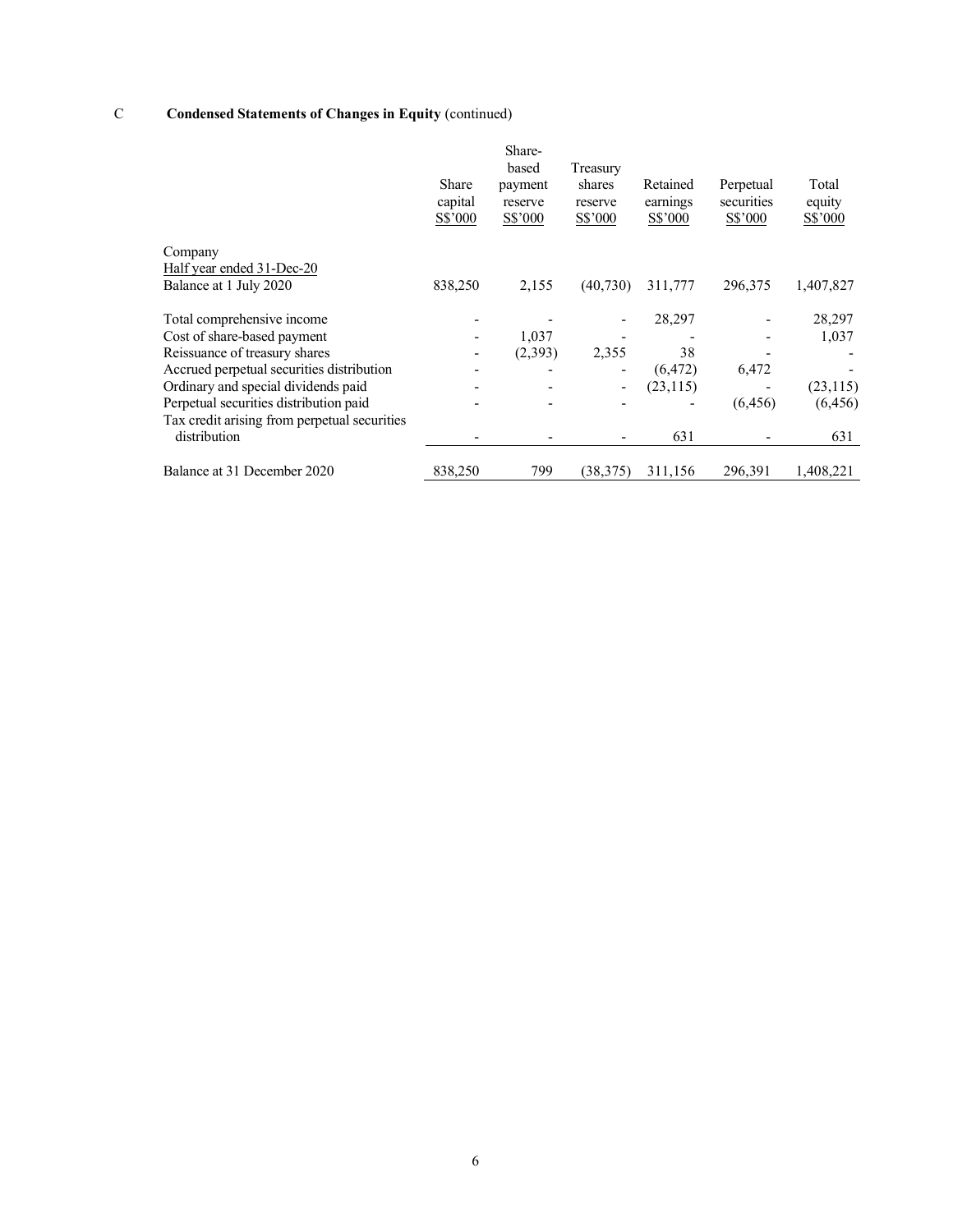## D Condensed Consolidated Statement of Cash Flows

|                                                                |                  | Group        |
|----------------------------------------------------------------|------------------|--------------|
|                                                                | <b>Half Year</b> | Half Year    |
|                                                                | ended            | ended        |
|                                                                | 31-Dec-21        | $31$ -Dec-20 |
|                                                                | <b>S\$'000</b>   | S\$'000      |
|                                                                |                  |              |
| <b>Cash flows from operating activities</b>                    |                  |              |
| Total profit                                                   | 54,014           | 57,546       |
| Adjustments for:                                               |                  |              |
| Income tax expense                                             | 5,291            | 14,746       |
| Depreciation of property, plant and equipment                  | 6,209            | 9,031        |
| Dividend income                                                | (745)            | (1,502)      |
| Fair value losses/(gains) on derivative financial instruments  | 6                | (88)         |
| Write-back for stock obsolescence                              | (712)            | (1,279)      |
| Reversal of impairment loss of a joint venture company         | (17)             |              |
| Gain on disposal of investment property                        |                  | (5,093)      |
| Gain on disposal of property, plant and equipment              | (266)            | (4, 446)     |
| Write-off of property, plant and equipment                     | 175              | 41           |
| Loss on liquidation of subsidiary companies                    |                  | 21           |
| Interest income                                                | (1, 426)         | (1,253)      |
| Finance costs                                                  | 13,171           | 16,781       |
| Share of profits of associated and joint venture companies     | (21, 494)        | (38, 537)    |
| Share-based payment                                            | 1,211            | 1,037        |
| Currency translation differences                               | (520)            | 1,578        |
| Operating cash flow before working capital changes             | 54,897           | 48,583       |
| Changes in operating assets and liabilities:                   |                  |              |
| Balances with associated and joint venture companies           | 995              | 55,792       |
| Development properties                                         | 165,229          | 159,735      |
| Inventories                                                    | 1,963            | 7,296        |
| Trade and other receivables and other current assets           | (45, 472)        | (18,610)     |
| Trade and other payables and other current liabilities         | (14, 925)        | (83, 419)    |
| Cash generated from operations                                 | 162,687          | 169,377      |
| Income tax paid                                                | (7,927)          | (7,166)      |
| Net cash generated from operating activities                   | 154,760          | 162,211      |
|                                                                |                  |              |
| <b>Cash flows from investing activities</b>                    |                  |              |
| Additions to financial assets at FVOCI                         | (103, 756)       |              |
| Additions to property, plant and equipment                     | (3,718)          | (3,860)      |
| Disposal of investment property                                |                  | 45,376       |
| Disposal of property, plant and equipment                      | 339              | 32,854       |
| Liquidation of a subsidiary company                            | (451)            |              |
| Advancement of loans to associated and joint venture companies |                  | (2,880)      |
| Repayment of loans by associated and joint venture companies   | 106,040          | 41,200       |
| Advancement of loans to non-controlling interests              |                  | (6,799)      |
| Repayment of loans by non-controlling interests                | 4,457            |              |
| Dividends received                                             | 5,686            | 23,646       |
| Interest received                                              | 2,068            | 1,724        |
| Net cash generated from investing activities                   | 10,665           | 131,261      |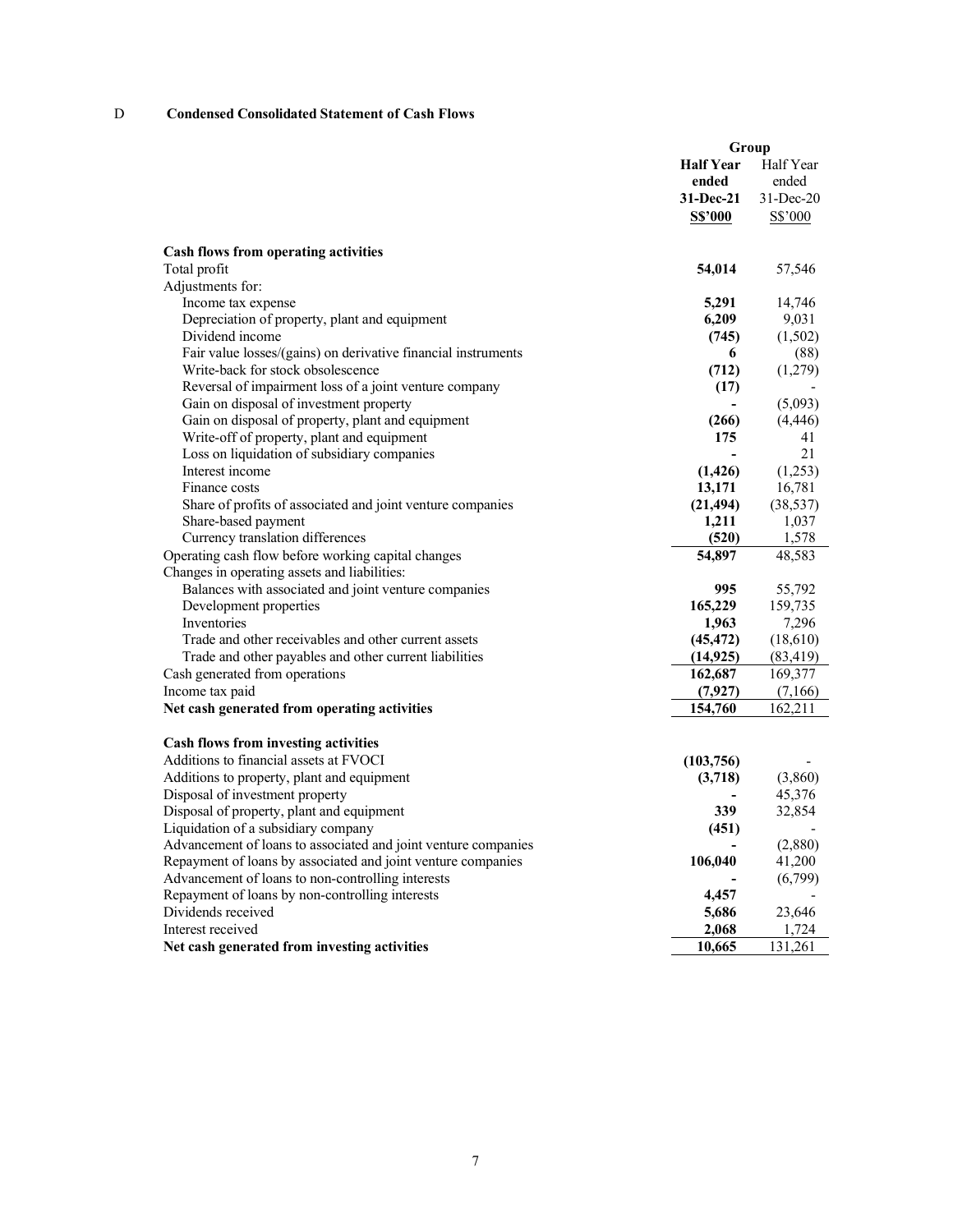# D Condensed Consolidated Statement of Cash Flows (continued)

|                                                              | Group            |              |
|--------------------------------------------------------------|------------------|--------------|
|                                                              | <b>Half Year</b> | Half Year    |
|                                                              | ended            | ended        |
|                                                              | 31-Dec-21        | $31$ -Dec-20 |
|                                                              | <b>S\$'000</b>   | $S\$ {5}'000 |
| <b>Cash flows from financing activities</b>                  |                  |              |
| Purchase of treasury shares                                  | (12,698)         |              |
| Repayment of borrowings                                      | (151,000)        | (62, 352)    |
| Principal payment of lease liability                         | (4,032)          | (6, 483)     |
| Ordinary and special dividends paid                          | (38, 354)        | (23, 115)    |
| Perpetual securities distribution paid                       | (6, 456)         | (6, 456)     |
| Interest paid                                                | (12, 833)        | (14,189)     |
| Net cash used in financing activities                        | (225,373)        | (112, 595)   |
| Net (decrease)/increase in cash and cash equivalents         | (59, 948)        | 180,877      |
| Cash and cash equivalents at beginning of financial period   | 772,964          | 605,480      |
| Effects of currency translation on cash and cash equivalents | 742              | 149          |
| Cash and cash equivalents at end of financial period         | 713,758          | 786,506      |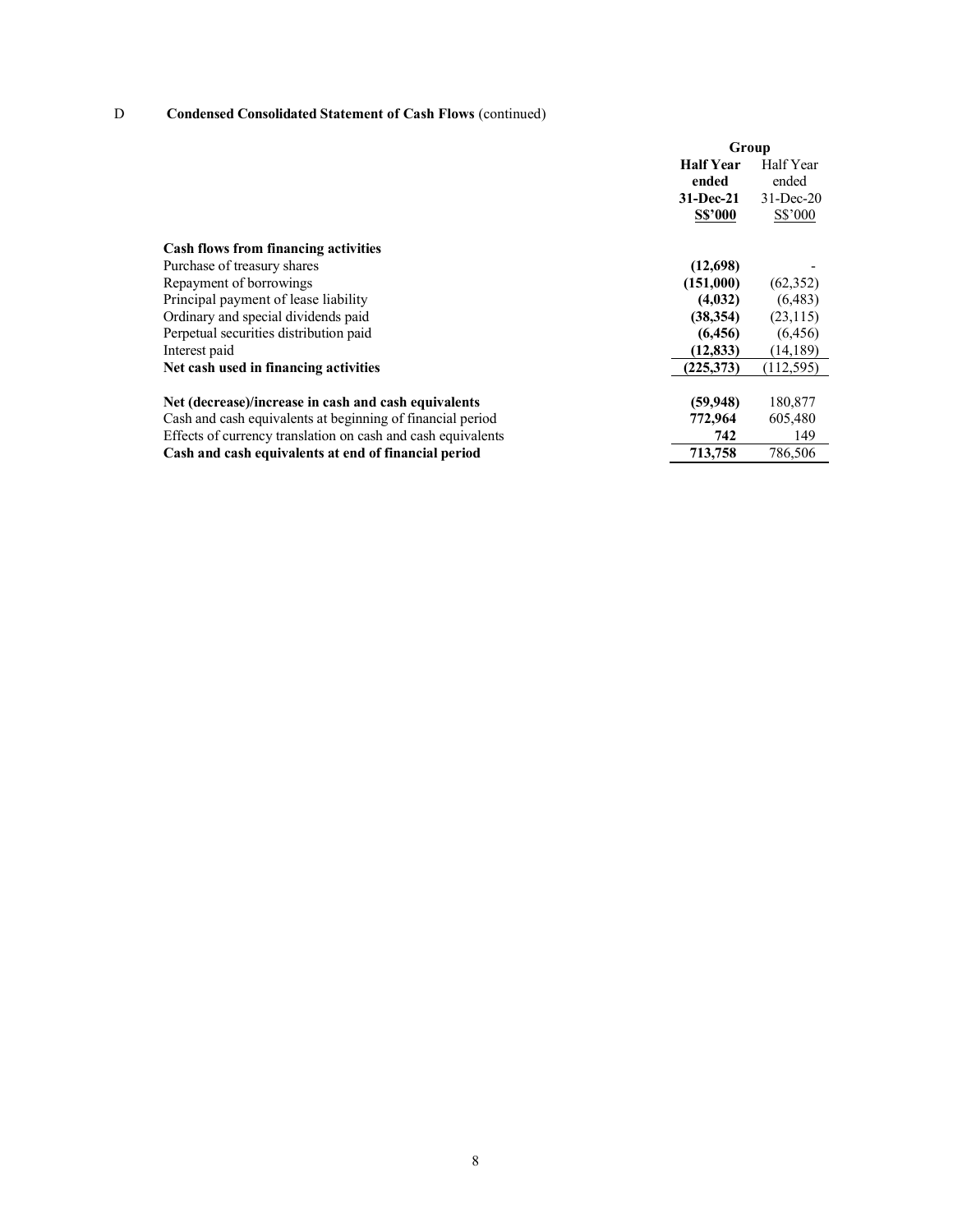### E Notes to the Condensed Financial Statements

#### 1 Corporate information

Wing Tai Holdings Limited (the "Company") is incorporated and domiciled in Singapore and is listed on the Singapore Exchange Securities Trading Limited. These condensed financial statements as at and for the half year ended 31 December 2021 comprise the Company and its subsidiary companies (collectively, the "Group"). The principal activity of the Company is that of an investment holding company. The principal activities of the Company's subsidiary companies are investment holding, property investment and development and retailing of garments.

### 2 Basis of preparation

The condensed financial statements for the half year ended 31 December 2021 have been prepared in accordance with SFRS(I) 1-34 *Interim Financial Reporting* issued by the Accounting Standards Council Singapore. The condensed financial statements do not include all the information required for a complete set of financial statements. However, selected explanatory notes are included to explain events and transactions that are significant to an understanding of the changes in the Group's and the Company's financial position and performance of the Group since the last annual financial statements for the financial year ended 30 June 2021.

The accounting policies adopted are consistent with those of the previous financial year which were prepared in accordance with SFRS(I)s, except for the adoption of new and amended standards as set out in Note 2.1.

The condensed financial statements are presented in Singapore dollar which is the Company's functional currency.

## 2.1 New and amended standards adopted by the Group

The Group has adopted the new or amended SFRS(I)s and Interpretations of SFRS(I)s ("INT SFRS(I)s"), that are relevant to the Group for the annual period beginning on 1 July 2021 as follows:

 Amendments to SFRS(I) 9 Financial Instruments, SFRS(I) 1-39 Financial Instruments: Recognition and Measurement, SFRS(I) 7 Financial Instruments: Disclosures and SFRS(I) 16 Leases: Interest Rate Benchmark Reform - Phase 2

The adoption of the above amendments did not result in substantial changes to the Group's accounting policies and did not have any significant impact on the condensed financial statements of the Group.

## 2.2 Use of judgements and estimates

The preparation of condensed financial statements in conformity with SFRS(I)s requires management to exercise its judgement in the process of applying the Group's accounting policies. It also requires the use of certain critical accounting estimates and assumptions. Although these estimates are based on management's best knowledge of current events and actions, actual results may ultimately differ from those estimates.

The significant judgements made by management in applying the Group's accounting policies and the key sources of estimation uncertainty were the same as those that applied to the consolidated financial statements as at and for the financial year ended 30 June 2021.

Information about assumptions and estimation uncertainties that have a significant risk of resulting in a material adjustment to the carrying amounts of assets and liabilities within the next financial period are included in Note 11.1.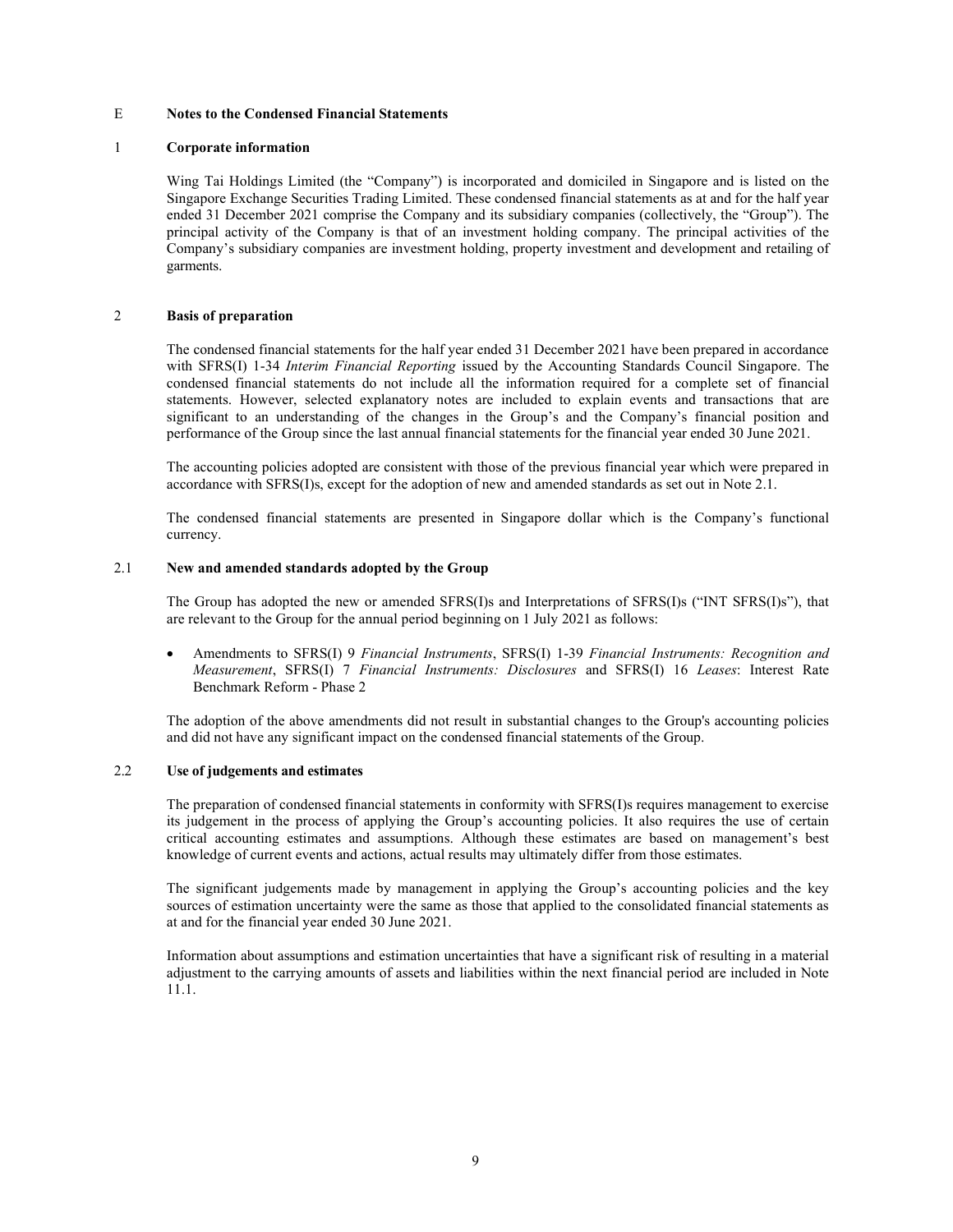## 3 Seasonal operations

The Group's businesses are affected by the economic outlook, financial market volatilities and changing property market conditions in the jurisdictions that the Group operates in.

## 4 Segment and revenue information

The Group is organised into the following main business segments - development properties, investment properties, retail and other operations comprising mainly investing, central management and administrative activities.

These operating segments are reported in a manner consistent with the internal reporting provided to management, who are responsible for allocating resources and assessing the performance of the operating segments.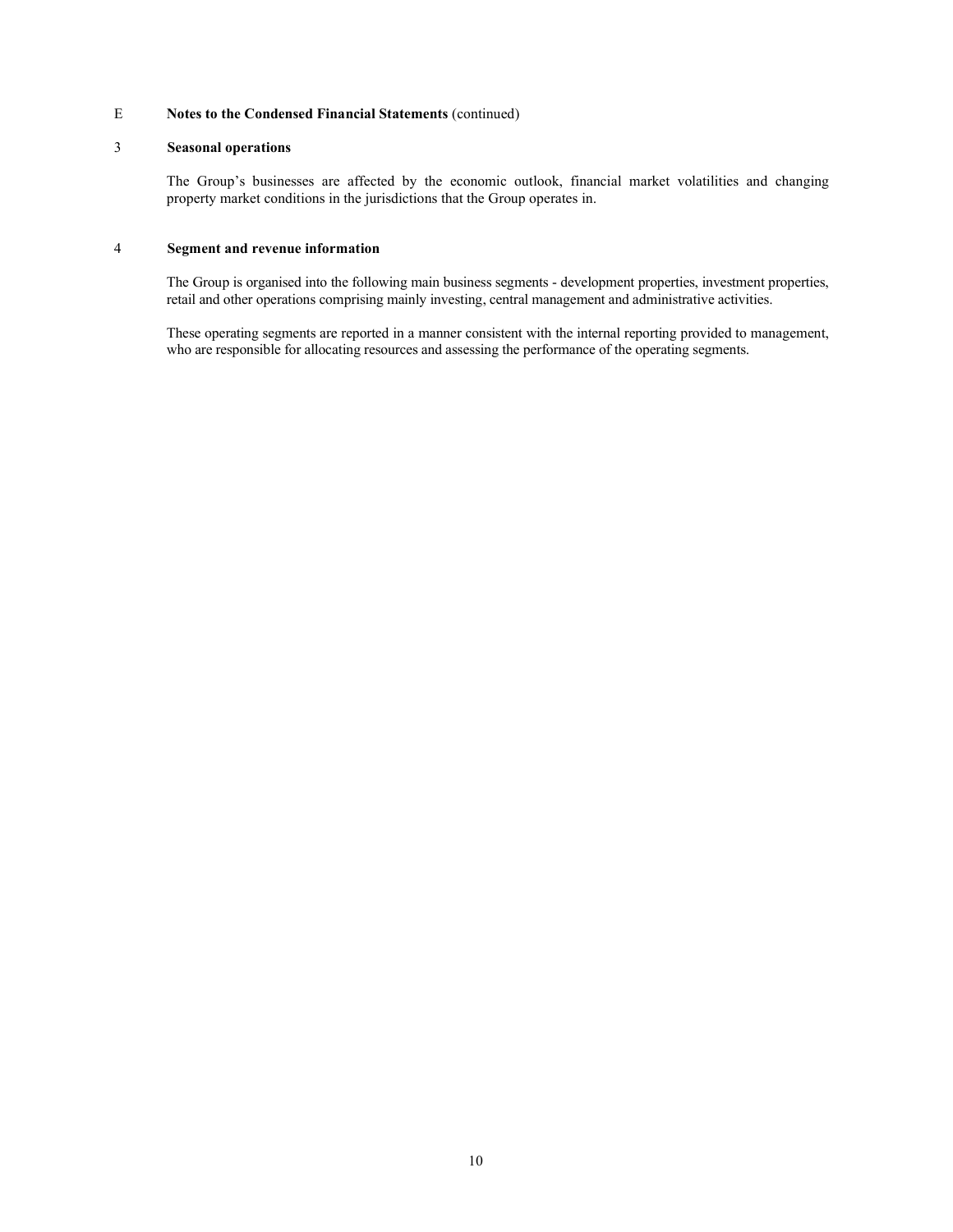# 4 Segment and revenue information (continued)

# 4.1 Reportable segments

|                                                       | Development<br>properties<br>S\$'000 | Investment<br>properties<br>S\$'000 | Retail<br>S\$'000 | Others<br>S\$'000 | <b>Total</b><br><b>S\$'000</b> |
|-------------------------------------------------------|--------------------------------------|-------------------------------------|-------------------|-------------------|--------------------------------|
| Group<br><b>Half year ended 31-Dec-21</b>             |                                      |                                     |                   |                   |                                |
| Revenue                                               | 263,516                              | 20,700                              | 19,206            | 3,185             | 306,607                        |
| Earnings before interest and tax<br>Interest income   | 58,884                               | 20,864                              | 15,470            | (24,168)          | 71,050<br>1,426                |
| Finance costs<br>Profit before income tax             |                                      | (1,661)                             | (149)             | (11,361)          | (13, 171)<br>59,305            |
| Income tax expense                                    |                                      |                                     |                   |                   | (5,291)                        |
| Total profit                                          |                                      |                                     |                   |                   | 54,014                         |
| Segment assets<br>Investments in associated and joint | 1,345,516                            | 861,298                             | 51,413            | 254,356           | 2,512,583                      |
| venture companies<br>Due from associated and joint    | 745,228                              | 1,230,347                           | 158,403           | (388, 654)        | 1,745,324                      |
| venture companies                                     | 56,852                               |                                     | 407               |                   | 57,259                         |
|                                                       | 2,147,596                            | 2,091,645                           | 210,223           | (134, 298)        | 4,315,166                      |
| Tax recoverable<br>Deferred income tax assets         |                                      |                                     |                   |                   | 3,484<br>7,379                 |
| Consolidated total assets                             |                                      |                                     |                   |                   | 4,326,029                      |
| Segment liabilities<br>Borrowings                     | 50,169                               | 11,887<br>74,102                    | 15,234            | 26,279<br>499,972 | 103,569<br>574,074             |
|                                                       | 50,169                               | 85,989                              | 15,234            | 526,251           | 677,643                        |
| Current income tax liabilities                        |                                      |                                     |                   |                   | 41,011                         |
| Derivative financial instruments                      |                                      |                                     |                   |                   | 10,108                         |
| Deferred income tax liabilities                       |                                      |                                     |                   |                   | 36,327                         |
| Consolidated total liabilities                        |                                      |                                     |                   |                   | 765,089                        |
| Capital expenditure<br>Depreciation                   | 3<br>13                              | 96<br>744                           | 7,602<br>4,106    | 2,172<br>1,346    | 9,873<br>6,209                 |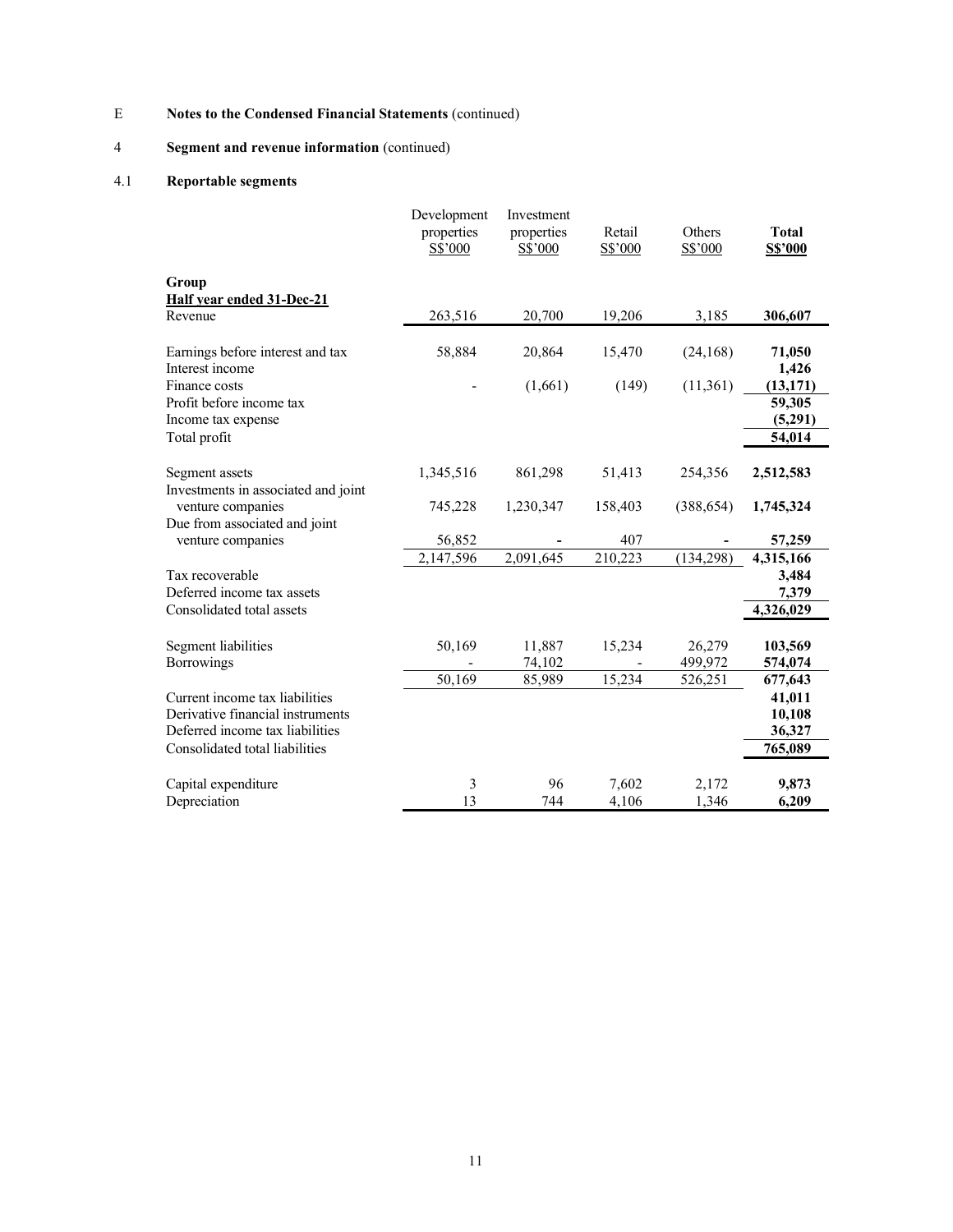# 4 Segment and revenue information (continued)

# 4.1 Reportable segments (continued)

|                                                                | Development<br>properties<br>S\$'000 | Investment<br>properties<br>S\$'000 | Retail<br>S\$'000 | Others<br>S\$'000 | Total<br>S\$'000   |
|----------------------------------------------------------------|--------------------------------------|-------------------------------------|-------------------|-------------------|--------------------|
| Group<br>Half year ended 31-Dec-20                             |                                      |                                     |                   |                   |                    |
| Revenue                                                        | 185,468                              | 20,332                              | 32,651            | 4,967             | 243,418            |
| Earnings before interest and tax<br>Interest income            | 74,004                               | 33,176                              | 8,796             | (28, 156)         | 87,820<br>1,253    |
| Finance costs                                                  |                                      | (1,786)                             | (183)             | (14, 812)         | (16,781)           |
| Profit before income tax<br>Income tax expense                 |                                      |                                     |                   |                   | 72,292<br>(14,746) |
| Total profit                                                   |                                      |                                     |                   |                   | 57,546             |
| Segment assets<br>Investments in associated and joint          | 1,524,405                            | 868,695                             | 55,141            | 187,245           | 2,635,486          |
| venture companies                                              | 641,173                              | 1,245,508                           | 135,178           | (308,087)         | 1,713,772          |
| Due from associated and                                        |                                      |                                     |                   |                   |                    |
| joint venture companies                                        | 115,348                              |                                     | 961               |                   | 116,309            |
|                                                                | 2,280,926                            | 2,114,203                           | 191,280           | (120, 842)        | 4,465,567          |
| Tax recoverable                                                |                                      |                                     |                   |                   | 5,956              |
| Derivative financial instruments<br>Deferred income tax assets |                                      |                                     |                   |                   | 19<br>7,158        |
| Consolidated total assets                                      |                                      |                                     |                   |                   | 4,478,700          |
|                                                                |                                      |                                     |                   |                   |                    |
| Segment liabilities                                            | 42,357                               | 12,670                              | 20,379            | 27,829            | 103,235            |
| <b>Borrowings</b>                                              |                                      | 142,256                             |                   | 583,966           | 726,222            |
|                                                                | 42,357                               | 154,926                             | 20,379            | 611,795           | 829,457            |
| Current income tax liabilities                                 |                                      |                                     |                   |                   | 39,037             |
| Derivative financial instruments                               |                                      |                                     |                   |                   | 11,160             |
| Deferred income tax liabilities                                |                                      |                                     |                   |                   | 34,850             |
| Consolidated total liabilities                                 |                                      |                                     |                   |                   | 914,504            |
|                                                                |                                      |                                     |                   |                   |                    |
| Capital expenditure<br>Depreciation                            | 10<br>49                             | 147<br>833                          | 6,011<br>6,181    | 2,813<br>1,968    | 8,981<br>9,031     |
|                                                                |                                      |                                     |                   |                   |                    |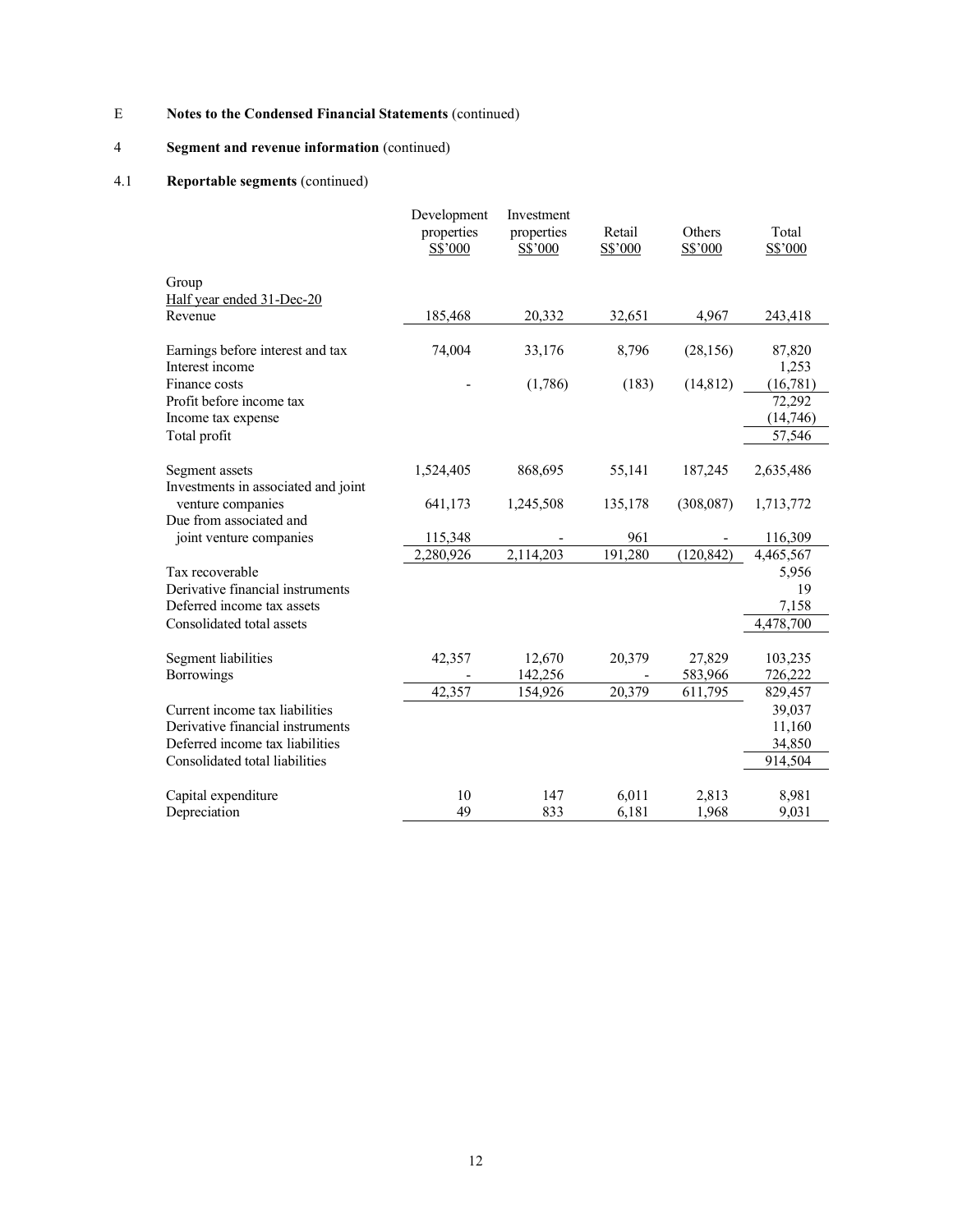# 4 Segment and revenue information (continued)

# 4.2 Disaggregation of revenue

|                                                                 | Development | Investment |         |                              |                 |
|-----------------------------------------------------------------|-------------|------------|---------|------------------------------|-----------------|
|                                                                 | properties  | properties | Retail  | Others                       | <b>Total</b>    |
|                                                                 | S\$'000     | S\$'000    | S\$'000 | S\$'000                      | <b>S\$'000</b>  |
| Group                                                           |             |            |         |                              |                 |
| Half year ended 31-Dec-21                                       |             |            |         |                              |                 |
| Types of goods or service:                                      |             |            |         |                              |                 |
| Sale of development properties                                  | 263,516     |            |         |                              | 263,516         |
| Sale of goods                                                   |             |            | 19,206  |                              | 19,206          |
|                                                                 |             |            |         |                              |                 |
| Management fees<br>Rental income                                |             |            |         | 2,440                        | 2,440<br>20,700 |
|                                                                 |             | 20,700     |         |                              |                 |
| Dividend income                                                 |             |            |         | 745                          | 745             |
| Total revenue                                                   | 263,516     | 20,700     | 19,206  | 3,185                        | 306,607         |
| Timing of revenue recognition:                                  |             |            |         |                              |                 |
| Recognised at a point in time                                   | 87,730      |            | 19,206  |                              | 106,936         |
| Recognised over time                                            | 175,786     |            |         | 2,440                        | 178,226         |
| Others                                                          |             | 20,700     |         | 745                          | 21,445          |
| Total revenue                                                   | 263,516     | 20,700     | 19,206  | 3,185                        | 306,607         |
|                                                                 |             |            |         |                              |                 |
| Geographical information:                                       |             |            |         |                              |                 |
| Singapore                                                       | 241,077     | 14,409     | 13,352  | 2,978                        | 271,816         |
| Malaysia                                                        | 22,439      | 164        | 5,854   | 144                          | 28,601          |
| Australia                                                       |             | 4,794      |         | $\overline{\phantom{a}}$     | 4,794           |
| People's Republic of China                                      |             | 418        |         | 63                           | 481             |
| Japan                                                           |             | 915        |         |                              | 915             |
| Total revenue                                                   | 263,516     | 20,700     | 19,206  | 3,185                        | 306,607         |
|                                                                 |             |            |         |                              |                 |
| Group                                                           |             |            |         |                              |                 |
| Half year ended 31-Dec-20                                       |             |            |         |                              |                 |
| Types of goods or service:                                      |             |            |         |                              |                 |
| Sale of development properties                                  | 185,468     |            |         |                              | 185,468         |
| Sale of goods                                                   |             |            | 32,651  | 58                           | 32,709          |
| Management fees                                                 |             |            |         | 3,407                        | 3,407           |
| Rental income                                                   |             | 20,332     |         |                              | 20,332          |
| Dividend income                                                 |             |            |         | 1,502                        | 1,502           |
| Total revenue                                                   | 185,468     | 20,332     |         |                              |                 |
|                                                                 |             |            | 32,651  | 4,967                        | 243,418         |
|                                                                 |             |            |         |                              |                 |
| Timing of revenue recognition:<br>Recognised at a point in time |             |            |         | 58                           |                 |
| Recognised over time                                            | 130,697     | Ē,         | 32,651  |                              | 163,406         |
|                                                                 | 54,771      |            |         | 3,407                        | 58,178          |
| Others                                                          |             | 20,332     |         | 1,502                        | 21,834          |
| Total revenue                                                   | 185,468     | 20,332     | 32,651  | 4,967                        | 243,418         |
| Geographical information:                                       |             |            |         |                              |                 |
| Singapore                                                       | 163,729     | 13,207     | 22,258  | 4,763                        | 203,957         |
| Malaysia                                                        | 21,739      | 423        | 10,393  | 157                          | 32,712          |
| Australia                                                       |             | 5,345      |         | $\qquad \qquad \blacksquare$ | 5,345           |
| People's Republic of China                                      |             | 381        |         | 47                           | 428             |
| Japan                                                           |             | 976        |         |                              | 976             |
| Total revenue                                                   | 185,468     | 20,332     | 32,651  | 4,967                        | 243,418         |
|                                                                 |             |            |         |                              |                 |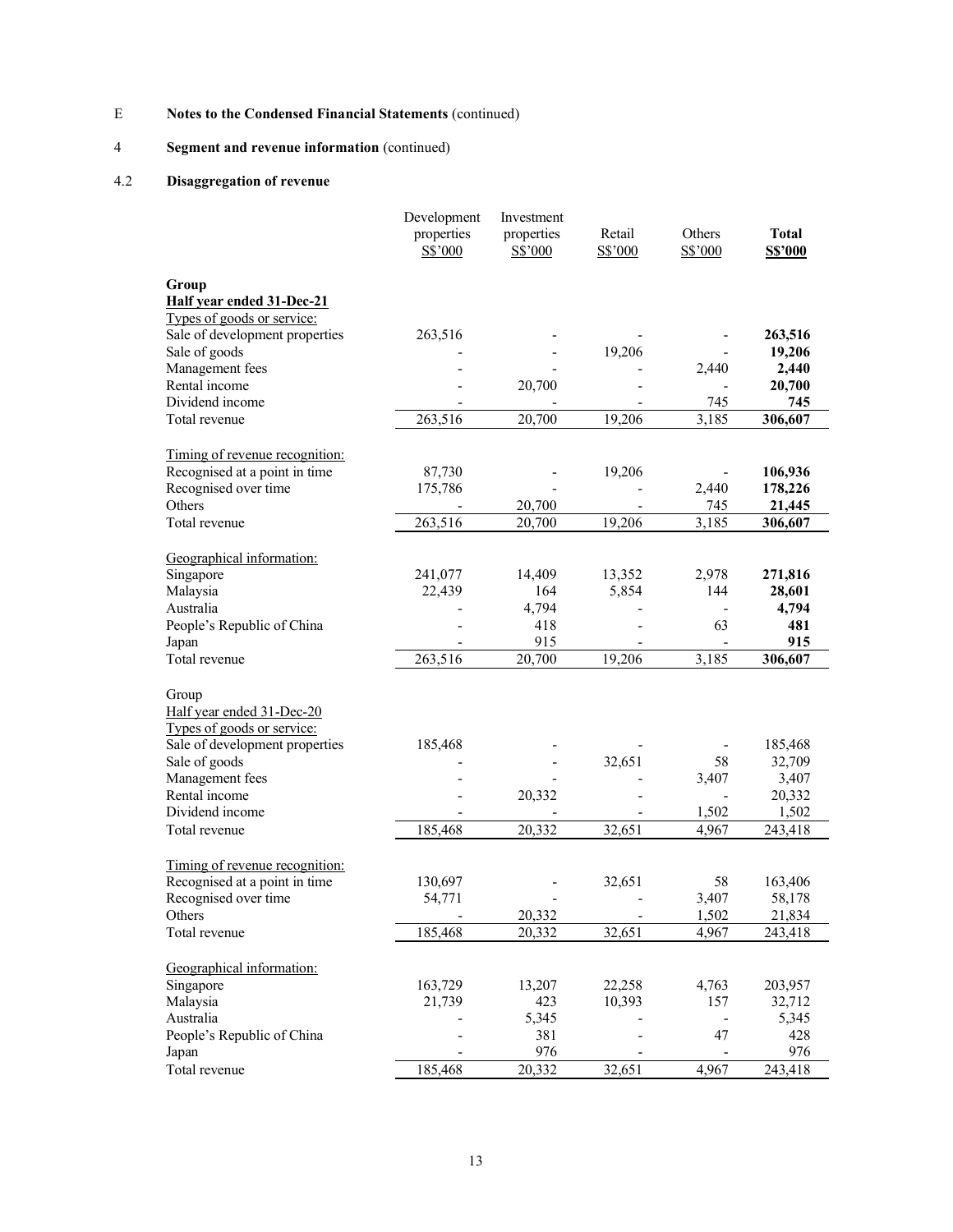## 5 Financial assets and financial liabilities

 Set out below is an overview of the financial assets and financial liabilities of the Group and the Company as at 31 December 2021 and 30 June 2021:

|                                                     | Group          |              | Company        |              |
|-----------------------------------------------------|----------------|--------------|----------------|--------------|
|                                                     | As at          | As at        | As at          | As at        |
|                                                     | 31-Dec-21      | $30$ -Jun-21 | $31-Dec-21$    | $30$ -Jun-21 |
|                                                     | <b>S\$'000</b> | S\$'000      | <b>S\$'000</b> | S\$'000      |
| Financial assets at FVOCI                           | 130,577        | 28,548       |                |              |
| Financial assets at FVPL (including derivative      |                |              |                |              |
| financial instruments)                              | 19,353         | 19.353       | 19,353         | 19,353       |
| Financial liabilities at FVPL (including derivative |                |              |                |              |
| financial instruments)                              | 10.108         | 14.140       | 9,550          | 12.993       |
| Financial assets at amortised cost                  | 904,916        | 1,022,589    | 1,164,037      | 1,362,369    |
| Financial liabilities at amortised cost             | 667,424        | 813,980      | 490.888        | 524,350      |

### 6 Profit before income tax

## 6.1 Significant items

|                                                                 | Group            |              |
|-----------------------------------------------------------------|------------------|--------------|
|                                                                 | <b>Half Year</b> | Half Year    |
|                                                                 | ended            | ended        |
|                                                                 | 31-Dec-21        | $31$ -Dec-20 |
|                                                                 | <b>S\$'000</b>   | $S\$ {5}'000 |
| Income                                                          |                  |              |
| Investment income                                               | 745              | 1,502        |
| Interest income                                                 | 1,426            | 1,253        |
| Gain on disposal of investment property                         |                  | 5,093        |
| Gain on disposal and write-off of property, plant and equipment | 91               | 4,405        |
| Write-back of allowance for stock obsolescence                  | 712              | 1,279        |
| Foreign exchange $gain - net$                                   | 608              |              |
| <b>Expenses</b>                                                 |                  |              |
| Finance costs                                                   | 13,171           | 16,781       |
| Depreciation of property, plant and equipment                   | 6,209            | 9,031        |
| Foreign exchange loss – net                                     |                  | 956          |

## 6.2 Related party transactions

In addition to the information disclosed elsewhere in the condensed financial statements, the following significant transactions took place between the Group and related parties at terms agreed between the parties: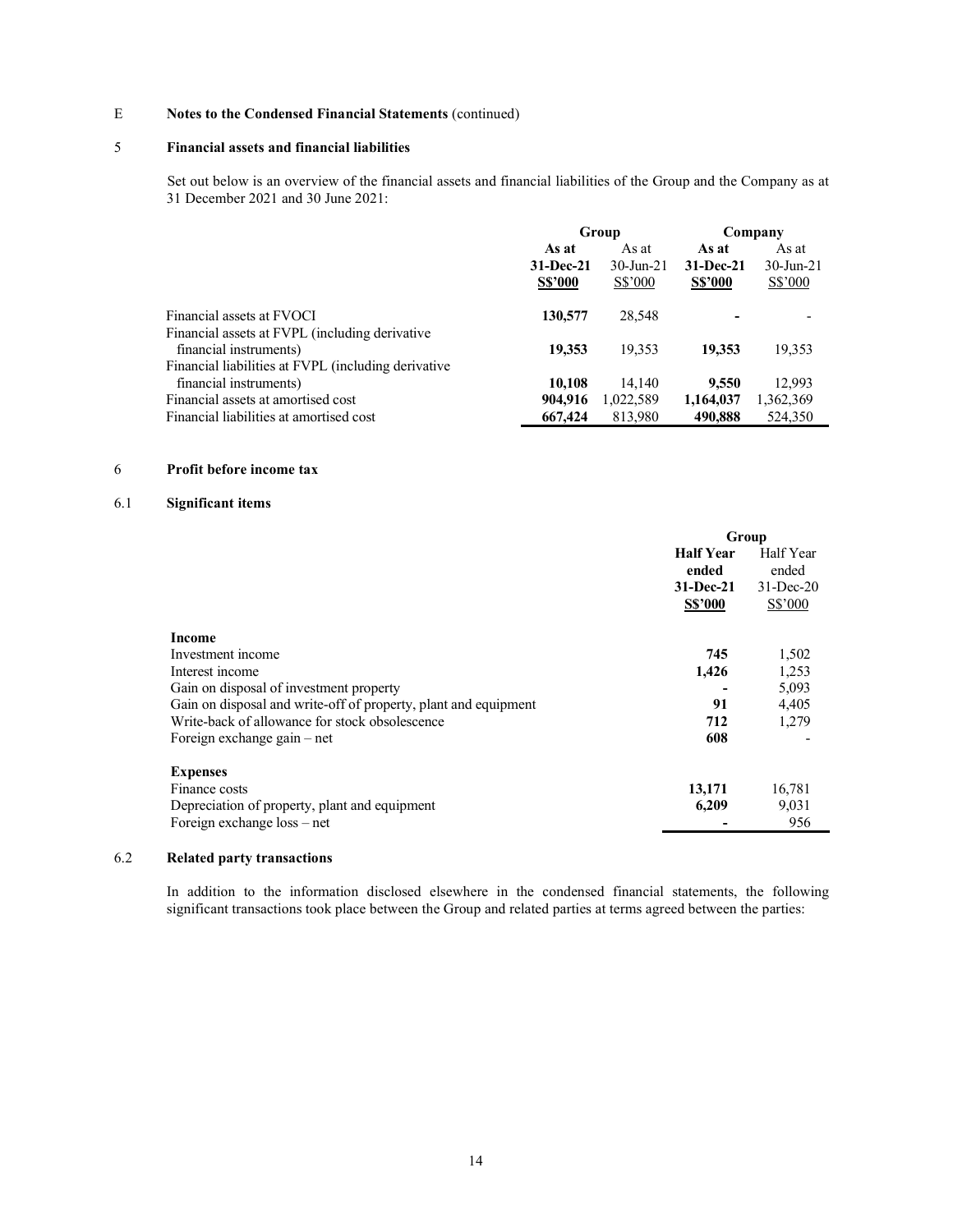# 6 Profit before income tax (continued)

## 6.2 Related party transactions (continued)

|                                                                   | Group                     |                    |  |
|-------------------------------------------------------------------|---------------------------|--------------------|--|
|                                                                   | <b>Half Year</b><br>ended | Half Year<br>ended |  |
|                                                                   | $31 - Dec-21$             | $31$ -Dec-20       |  |
|                                                                   | <b>S\$'000</b>            | S\$'000            |  |
| Sale of goods and rendering of services                           |                           |                    |  |
| Purchase of goods from a joint venture company                    | 307                       |                    |  |
| Management and service fees received from joint venture companies | 2.233                     | 3,286              |  |
| Management fees paid to an associated company                     | 284                       | 193                |  |
| Payments on behalf of joint venture companies                     | 72                        | 626                |  |

# 7 Taxation

|                                                                                                   | Group                       |                         |
|---------------------------------------------------------------------------------------------------|-----------------------------|-------------------------|
|                                                                                                   | <b>Half Year</b><br>ended   | Half Year<br>ended      |
|                                                                                                   | 31-Dec-21<br><b>S\$'000</b> | $31$ -Dec-20<br>S\$'000 |
| Current income tax expense<br>Deferred income tax expense relating to origination and reversal of | 3,187                       | 13,074                  |
| temporary differences                                                                             | 2.104                       | 1,672                   |
|                                                                                                   | 5,291                       | 14.746                  |

# 8 Dividends

|                                                               | Group                                                    |                                               |
|---------------------------------------------------------------|----------------------------------------------------------|-----------------------------------------------|
|                                                               | <b>Half Year</b><br>ended<br>31-Dec-21<br><b>S\$'000</b> | Half Year<br>ended<br>$31$ -Dec-20<br>S\$'000 |
| Dividends paid in respect of the preceding financial year     |                                                          |                                               |
| First and final dividend of 3 cents (2021: 3 cents) per share | 23,012                                                   | 23,115                                        |
| Special dividend of 2 cents (2021: Nil) per share             | 15,342                                                   |                                               |
|                                                               | 38,354                                                   | 23.115                                        |

## 9 Net Asset Value

|                                    | Group                         |                              | Company                     |                              |
|------------------------------------|-------------------------------|------------------------------|-----------------------------|------------------------------|
|                                    | As at<br>$31 - Dec-21$<br>S\$ | As at<br>$30$ -Jun-21<br>S\$ | As at<br>$31-Dec-21$<br>S\$ | As at<br>$30$ -Jun-21<br>S\$ |
| Net asset value per ordinary share | 4.18                          | 4.14                         | 1.37                        | 1.45                         |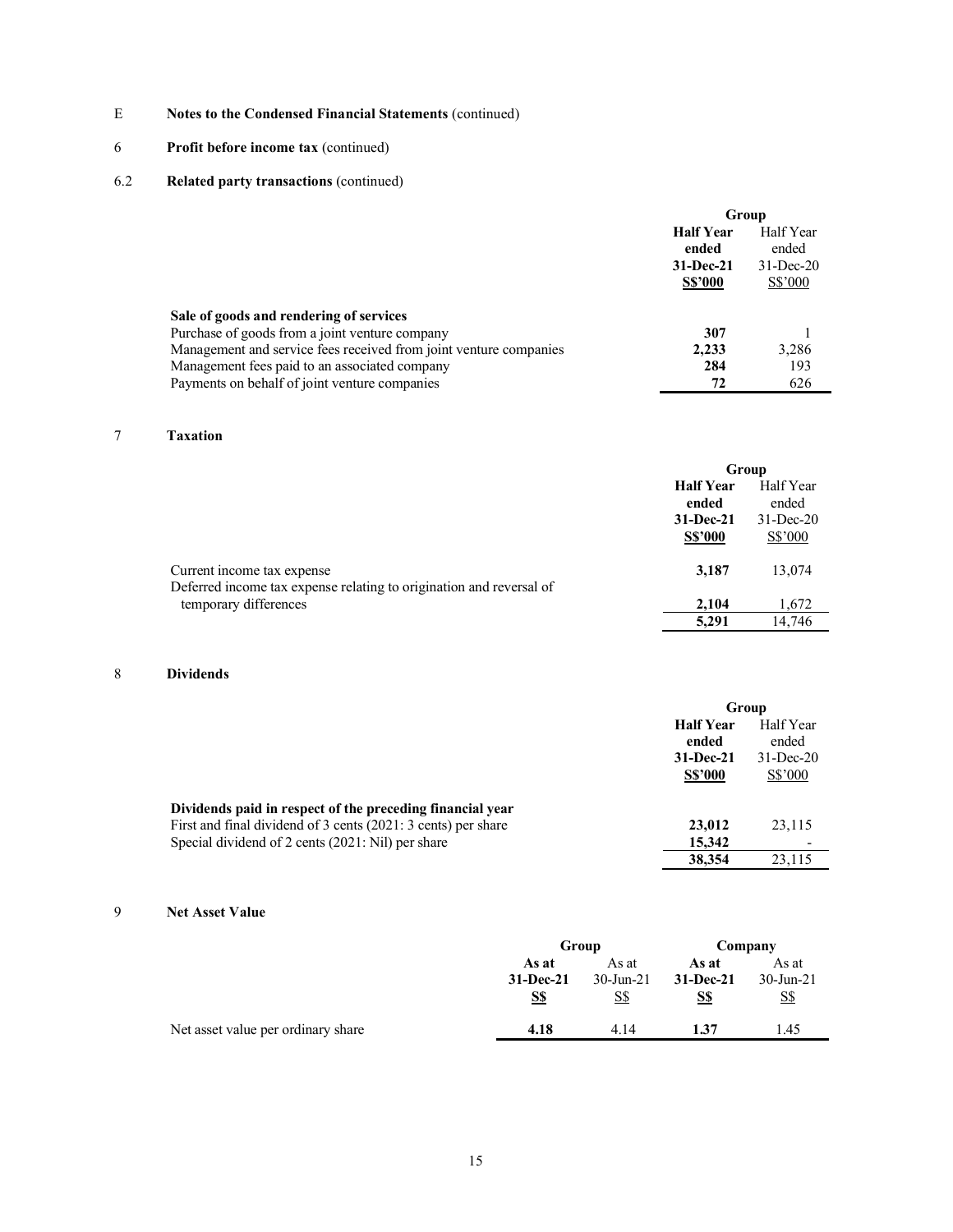- E Notes to the Condensed Financial Statements (continued)
- 10 Financial assets at FVOCI and financial assets at FVPL

|                                                                     | Group                                    |                                  | Company                              |                                  |
|---------------------------------------------------------------------|------------------------------------------|----------------------------------|--------------------------------------|----------------------------------|
|                                                                     | As at<br>$31 - Dec-21$<br><b>S\$'000</b> | As at<br>$30$ -Jun-21<br>S\$'000 | As at<br>31-Dec-21<br><b>S\$'000</b> | As at<br>$30$ -Jun-21<br>S\$'000 |
| <b>Financial assets at FVOCI</b><br>Quoted securities in Singapore  | 130,577                                  | 28,548                           | $\overline{\phantom{0}}$             |                                  |
| <b>Financial assets at FVPL</b><br>Unquoted securities in Singapore | 19,353                                   | 19,353                           | 19.353                               | 19,353                           |
|                                                                     | 149,930                                  | 47.901                           | 19.353                               | 19,353                           |

### 10.1 Fair value measurement

 The following table presents financial assets recognised and measured at fair value and classified by level of the following fair value measurement hierarchy:

- quoted prices (unadjusted) in active markets for identical assets or liabilities (Level 1);
- inputs other than quoted prices included within Level 1 that are observable for the asset or liability, either directly (i.e. as prices) or indirectly (i.e. derived from prices) (Level 2); and
- inputs for the asset or liability that are not based on observable market data (unobservable inputs) (Level 3).

|                                              | Level 1<br>S\$'000       | Level 2<br>$S\$ {S'000} | Level 3<br>$S\$ {5'000} | <b>Total</b><br><b>S\$'000</b> |
|----------------------------------------------|--------------------------|-------------------------|-------------------------|--------------------------------|
| Group                                        |                          |                         |                         |                                |
| As at 31-Dec-21<br>Financial assets at FVOCI | 130,577                  |                         |                         | 130,577                        |
| Financial assets at FVPL                     |                          |                         | 19,353                  | 19,353                         |
|                                              | 130,577                  |                         | 19,353                  | 149,930                        |
| Group<br>As at $30$ -Jun-21                  |                          |                         |                         |                                |
| Financial assets at FVOCI                    | 28,548                   |                         |                         | 28,548                         |
| Financial assets at FVPL                     | $\overline{\phantom{a}}$ |                         | 19,353                  | 19,353                         |
|                                              | 28,548                   |                         | 19,353                  | 47,901                         |

## 11 Investment properties

The Group's investment properties are held for long-term rental yields and/or for capital appreciation and are not occupied substantially by the Group. Investment properties are leased to third parties under operating leases.

|                                                  | Group          |              |  |
|--------------------------------------------------|----------------|--------------|--|
|                                                  | As at<br>As at |              |  |
|                                                  | 31-Dec-21      | $30$ -Jun-21 |  |
|                                                  | <b>S\$'000</b> | S\$'000      |  |
| Balance at beginning of financial period/year    | 793,964        | 792,346      |  |
| Fair value losses recognised in income statement |                | (3,687)      |  |
| Additions                                        |                | 511          |  |
| Transfer to assets held for sale                 |                | (3,085)      |  |
| Currency translation differences                 | (6,821)        | 7,879        |  |
| Balance at end of financial period/year          | 787,143        | 793,964      |  |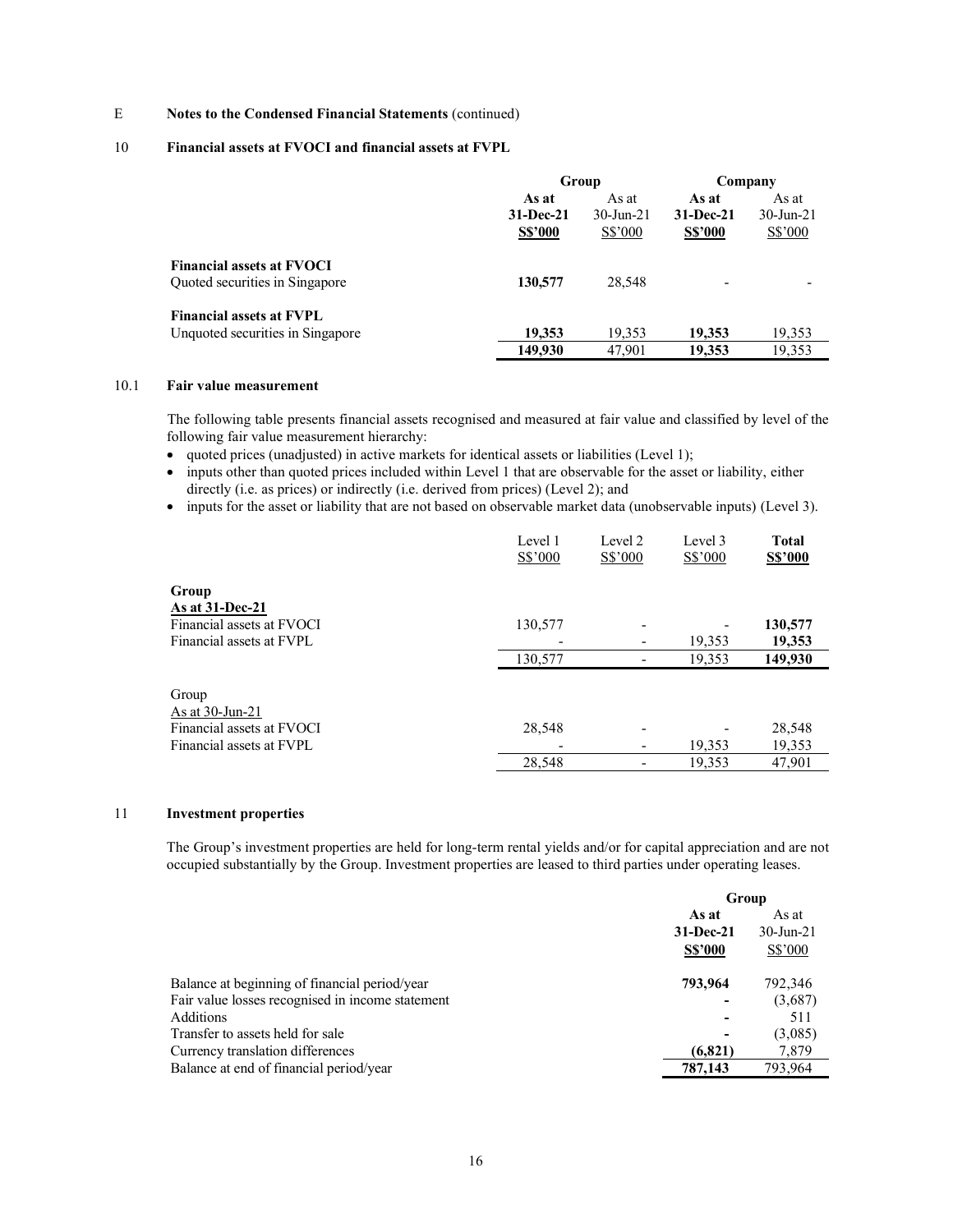### 11 Investment properties (continued)

#### 11.1 Valuation

The Group engages external, independent and qualified valuers to determine the fair value of the Group's investment properties based on the properties' highest and best use using the Direct Comparison Approach, the Capitalisation Approach and/or the Discounted Cash Flow Approach.

The Direct Comparison Approach involves the analysis of comparable sales of similar properties and adjusting the sale prices to that reflective of the properties. The Capitalisation Approach capitalises an income stream into a present value using revenue multipliers or single-year capitalisation rates. The Discounted Cash Flow Approach involves discounting of future income stream over a period to arrive at a present value.

As at 31 December 2021, the valuation reports obtained from independent property valuers for certain significant investment properties have highlighted that, with the heightened uncertainty of the COVID-19 outbreak, a degree of caution should be attached to the valuations as they may be subjected to more fluctuation than during normal market conditions. This represents a significant estimation uncertainty in relation to the valuation of investment properties. Management is of the view that the valuation methods and estimates are reflective of the current market conditions and the fair value of the Group's investment properties has not materially changed from 30 June 2021 valuation.

#### 12 Property, plant and equipment

|           |                  | Group        |
|-----------|------------------|--------------|
|           | <b>Half Year</b> | Half Year    |
|           | ended            | ended        |
|           | $31-Dec-21$      | $31$ -Dec-20 |
|           | <b>S\$'000</b>   | S\$'000      |
| Additions | 9,873            | 8,981        |
| Disposals | 265              | 1,696        |
|           |                  |              |

### 13 Borrowings

|                                                          | Group          |                 | Company        |              |
|----------------------------------------------------------|----------------|-----------------|----------------|--------------|
|                                                          | As at          | As at           | As at          | As at        |
|                                                          | $31 - Dec-21$  | $30 - Jun - 21$ | $31-Dec-21$    | $30$ -Jun-21 |
|                                                          | <b>S\$'000</b> | S\$'000         | <b>S\$'000</b> | S\$'000      |
| Amount repayable within one year or less or on<br>demand |                |                 |                |              |
| Secured                                                  | 24,983         | 64,885          | -              |              |
| Unsecured                                                | 159,286        | 85,979          | 81,000         | 85,979       |
| Amount repayable after one year                          |                |                 |                |              |
| Secured                                                  | 49,119         | 76,190          | ۰              |              |
| Unsecured                                                | 340,686        | 499,034         | 340,686        | 421,582      |

Secured borrowings are generally secured by the borrowing companies' property, plant and equipment, investment properties and assignment of all rights and benefits with respect to the properties.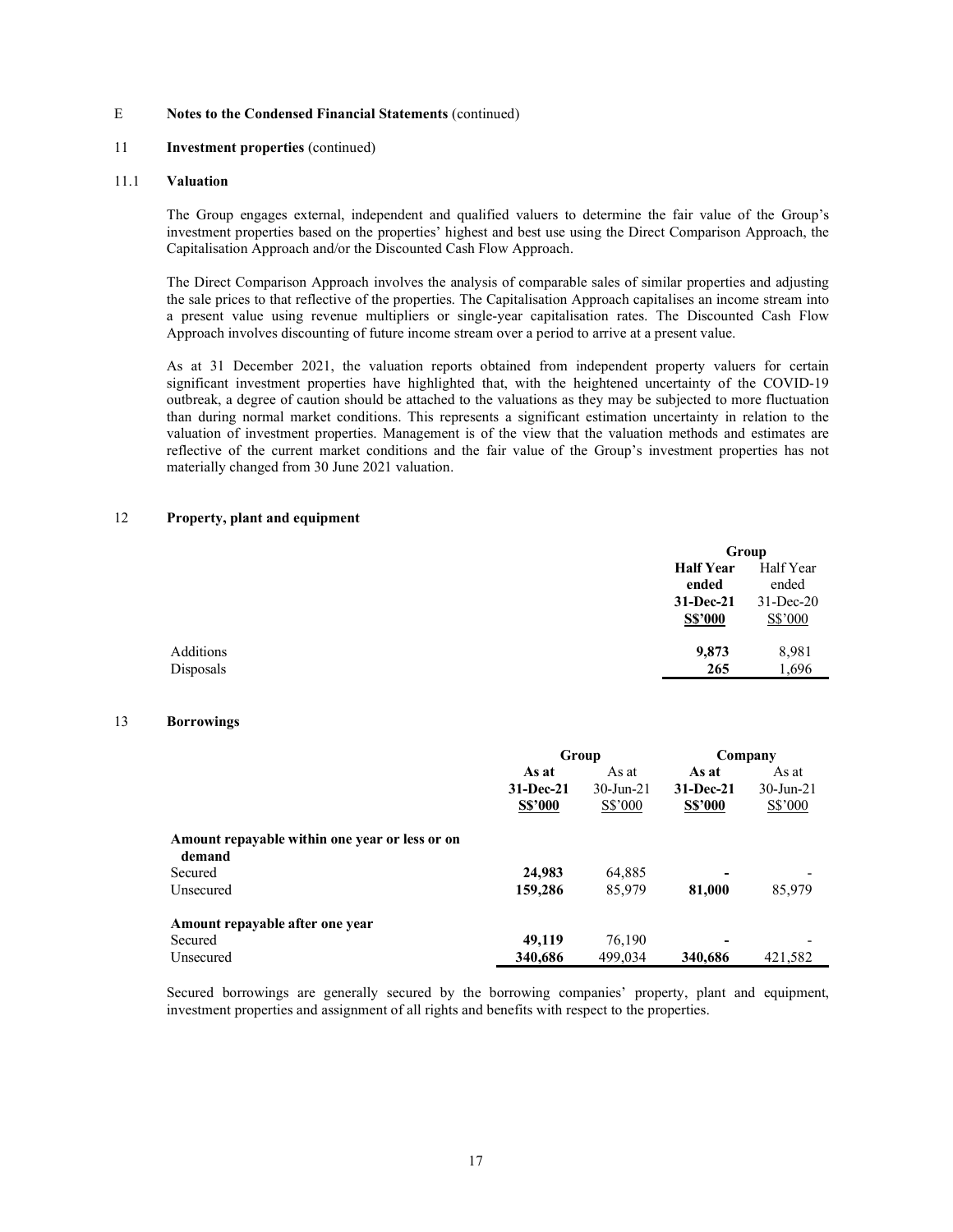### 14 Share capital

|                                                       | <b>Group and Company</b> |                |                    |         |  |
|-------------------------------------------------------|--------------------------|----------------|--------------------|---------|--|
|                                                       | As at $31$ -Dec-21       |                | As at $30$ -Jun-21 |         |  |
|                                                       | <b>Number</b>            |                | Number of          |         |  |
|                                                       | of shares                | Amount         | shares             | Amount  |  |
|                                                       | $\frac{1000}{1000}$      | <b>S\$'000</b> | 000'               | S\$'000 |  |
| Balance at beginning and end of financial period/year | 793,927                  | 838,250        | 793.927            | 838,250 |  |

As at 31 December 2021, the Company's issued share capital (excluding treasury shares) comprises 763,847,060 (30 June 2021: 769,382,560) ordinary shares. The total number of treasury shares held by the Company as at 31 December 2021 was 30,080,200 (31 December 2020: 23,427,700) which represents 3.9% (31 December 2020: 3.0%) of the total number of issued shares (excluding treasury shares).

There were 1,164,600 (31 December 2020: 1,437,800) treasury shares reissued pursuant to the employee share plans for the half year ended 31 December 2021.

## 15 Subsequent events

 There are no known subsequent events which have led to adjustments to this set of condensed financial statements.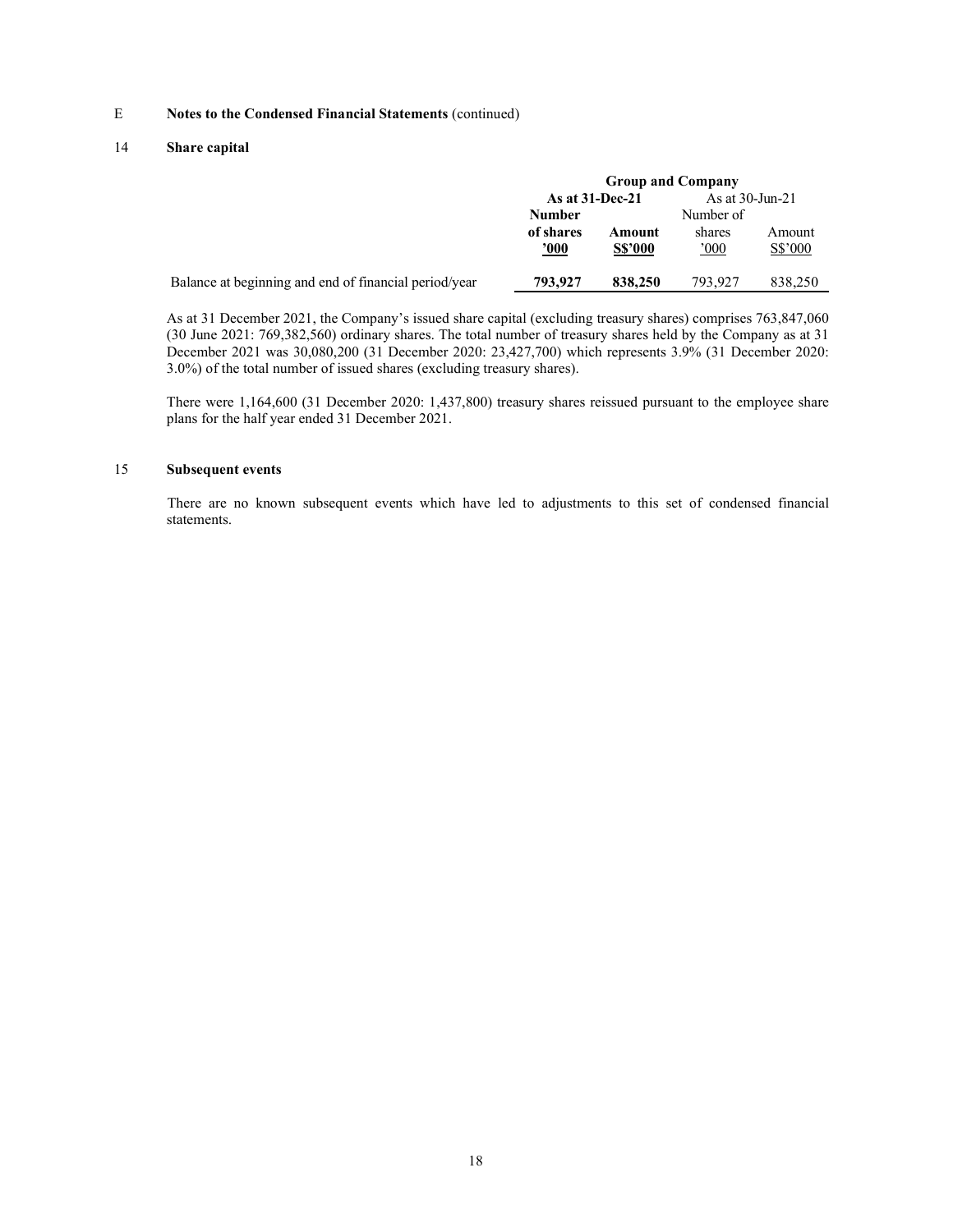## F Other Information

#### 1 Review

The condensed statements of financial position of Wing Tai Holdings Limited and its subsidiary companies as at 31 December 2021 and the related condensed consolidated income statement, condensed consolidated statement of comprehensive income, condensed consolidated statement of changes in equity and condensed consolidated statement of cash flows for the half year then ended and certain explanatory notes have not been audited or reviewed.

### 2 Review of performance of the group

For the half year ended 31 December 2021 ("current period"), the Group recorded a total revenue of S\$306.6 million. This represents a 26% increase from the S\$243.4 million revenue recorded for the half year ended 31 December 2020 ("corresponding period"). This increase is mainly due to the higher contribution from development properties. Revenue for the current period was largely attributable to the additional units sold in Le Nouvel Ardmore and the progressive sales recognised from The M at Middle Road in Singapore.

The Group recorded an operating profit of S\$51.0 million in the current period as compared to S\$50.5 million in the corresponding period. This increase is mainly due to the higher contribution from the development properties.

The Group's share of profits of associated and joint venture companies was S\$21.5 million in the current period as compared to S\$38.5 million in the corresponding period. The decrease is largely due to the lower contribution from Wing Tai Properties Limited in Hong Kong.

In the current period, the Group's net profit attributable to shareholders was S\$53.8 million compared to S\$56.8 million recorded in the corresponding period.

The Group's net asset value per share as at 31 December 2021 was S\$4.18 as compared to S\$4.14 as at 30 June 2021. The Group was in a net cash position as at 31 December 2021.

#### 3 Where a forecast, or a prospect statement, has been previously disclosed to shareholders, any variance between it and the actual results

The current announced results are in line with the prospect statement previously disclosed to shareholders in the results announcement for the financial year ended 30 June 2021.

### 4 A commentary at the date of the announcement of the significant trends and competitive conditions of the industry in which the Group operates and any known factors or events that may affect the Group in the next operating period and the next 12 months

The URA's private residential property price index increased by 10.6% in 2021, as compared to the 2.2% increase in 2020. The total number of new private residential units sold islandwide in 2021 was 13,027 units as compared to 9,982 new units sold in 2020.

Based on the advance estimates by the Ministry of Trade and Industry, the Singapore economy grew by 7.2% in 2021, rebounding from the 5.4% contraction in 2020.

With the latest property cooling measures announced in mid-December 2021, the buying sentiment for private residential property in Singapore may weaken in the current year and the Group will closely monitor the property market.